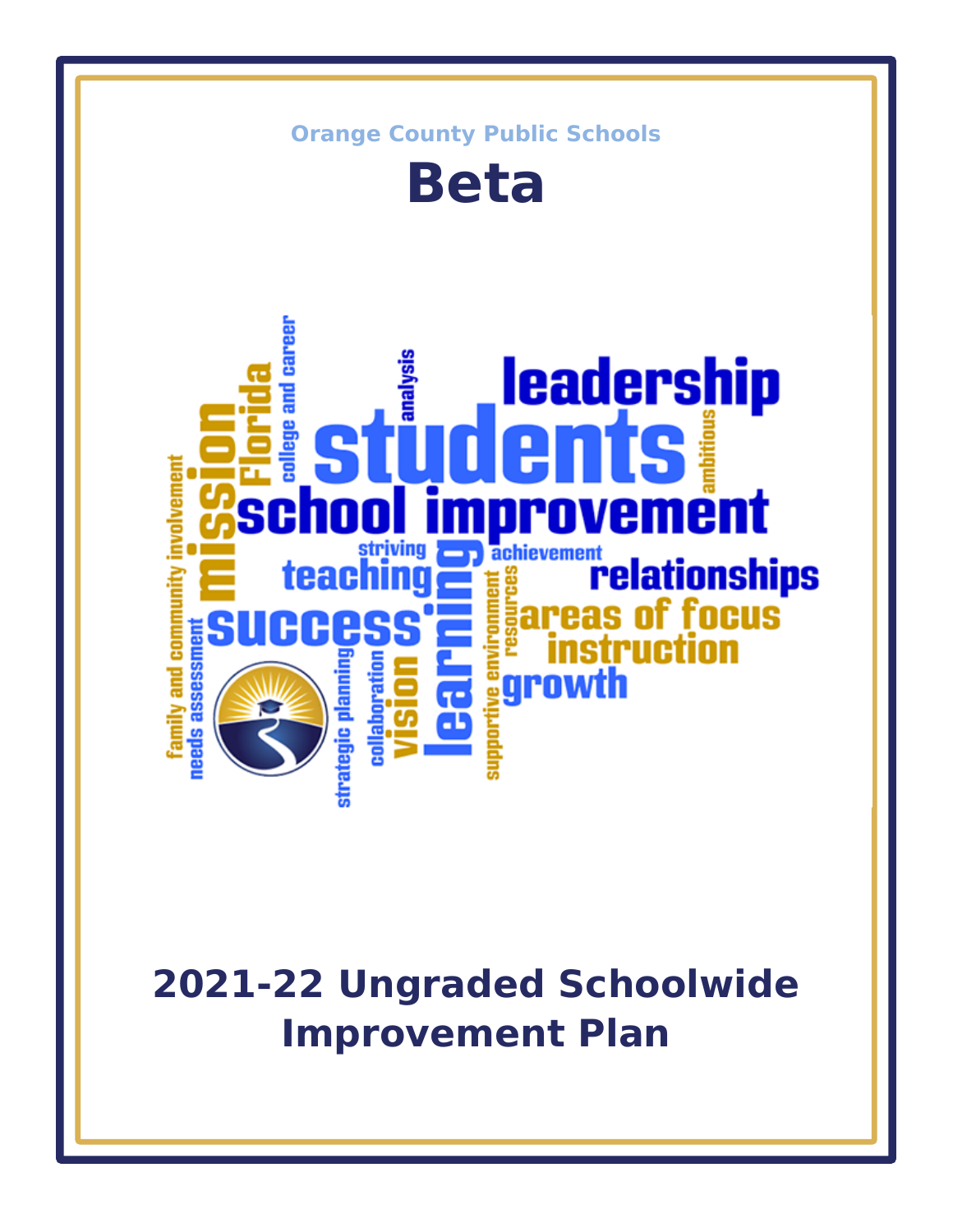# **Table of Contents**

| <b>School Demographics</b>                     |    |
|------------------------------------------------|----|
| <b>Purpose and Outline of the Ungraded SIP</b> | 4  |
| <b>School Information</b>                      | 5  |
| <b>Needs Assessment</b>                        | 9  |
| <b>Planning for Improvement</b>                | 14 |
| <b>Positive Culture &amp; Environment</b>      | 20 |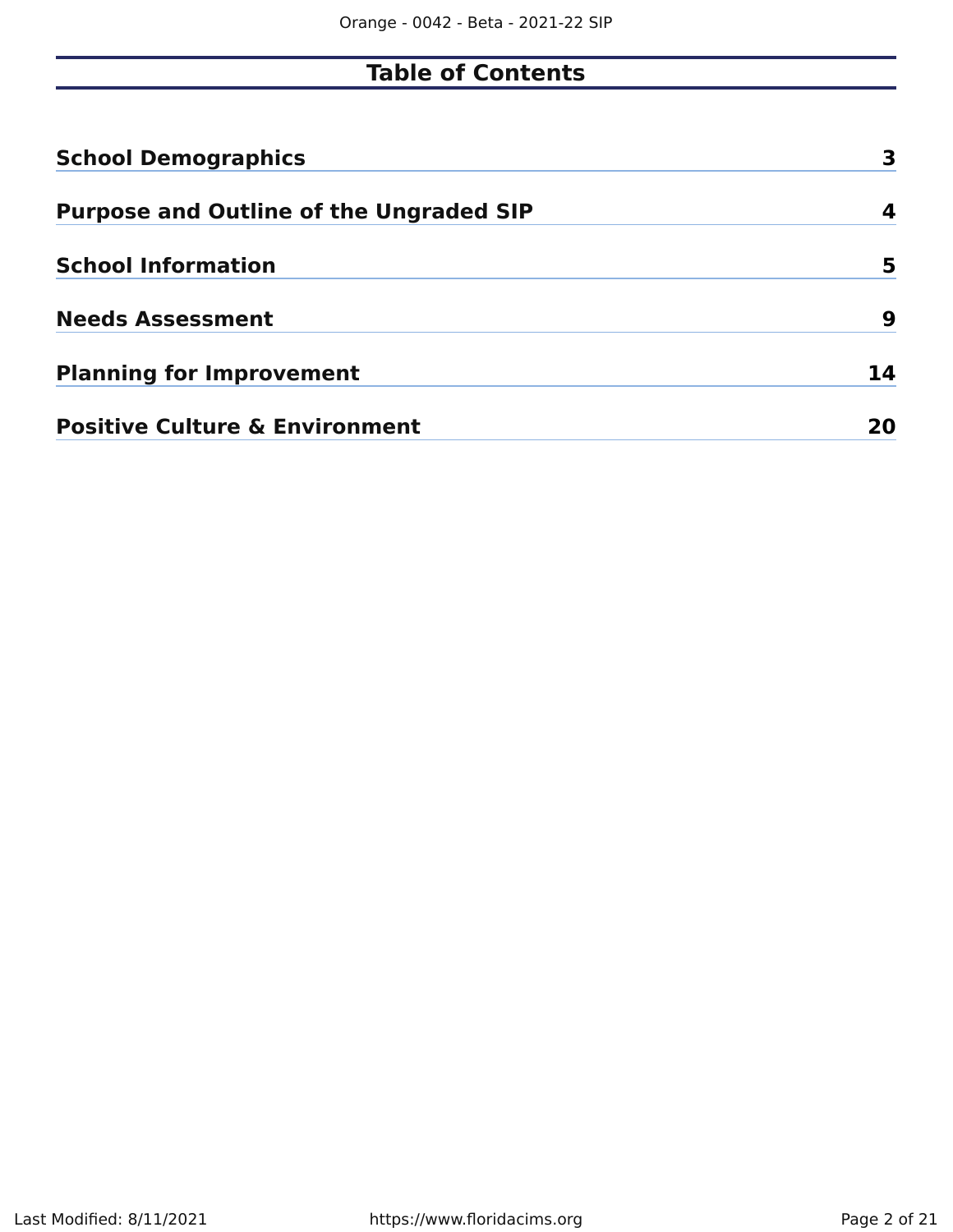Orange - 0042 - Beta - 2021-22 SIP

# **Beta**

4680 LAKE UNDERHILL RD, Orlando, FL 32807

www.ocps.net/lc/district/sae

<span id="page-2-0"></span>**Demographics**

# **Principal: William Tovine** Start Date for this Principal: 7/15/2011

| <b>2021-22 Status</b><br>(per MSID File)                                                                                            | Active                                |
|-------------------------------------------------------------------------------------------------------------------------------------|---------------------------------------|
| <b>School Function</b>                                                                                                              |                                       |
| <b>School Type and Grades Served</b><br>(per MSID File)                                                                             | <b>Combination School</b><br>PK, 6-12 |
| <b>Primary Service Type</b><br>(per MSID File)                                                                                      | Alternative Education                 |
| 2018-19 Title I School                                                                                                              | Yes                                   |
| 2018-19 Economically<br><b>Disadvantaged (FRL) Rate</b><br>(as reported on Survey 3)                                                | [Data Not Available]                  |
| 2018-19 ESSA Subgroups Represented<br>(subgroups with 10 or more students)<br>(subgroups in orange are below the federal threshold) |                                       |
| <b>School Improvement History</b>                                                                                                   |                                       |
| <b>DJJ Accountability Rating</b>                                                                                                    | <b>2021-22: No Rating</b>             |

### **School Board Approval**

This plan is pending approval by the Orange County School Board.

### **SIP Authority**

A Schoolwide Improvement Plan (SIP) is a requirement for Comprehensive Support and Improvement (CSI) ungraded schools pursuant to 1001.42 F.S. and the Every Student Succeeds Act (ESSA) and for DJJ schools receiving a rating of Unsatisfactory pursuant to Sections 1003.51 and 1003.52, F.S. and Rule 6A-1.099813, F.A.C.

CSI schools can be designated as such in 2 ways:

- 1. Have a graduation of 67% or lower; or
- 2. Have an overall Federal Index below 41%.

DJJ Unsatisfactory Ratings are based on percentages by program type: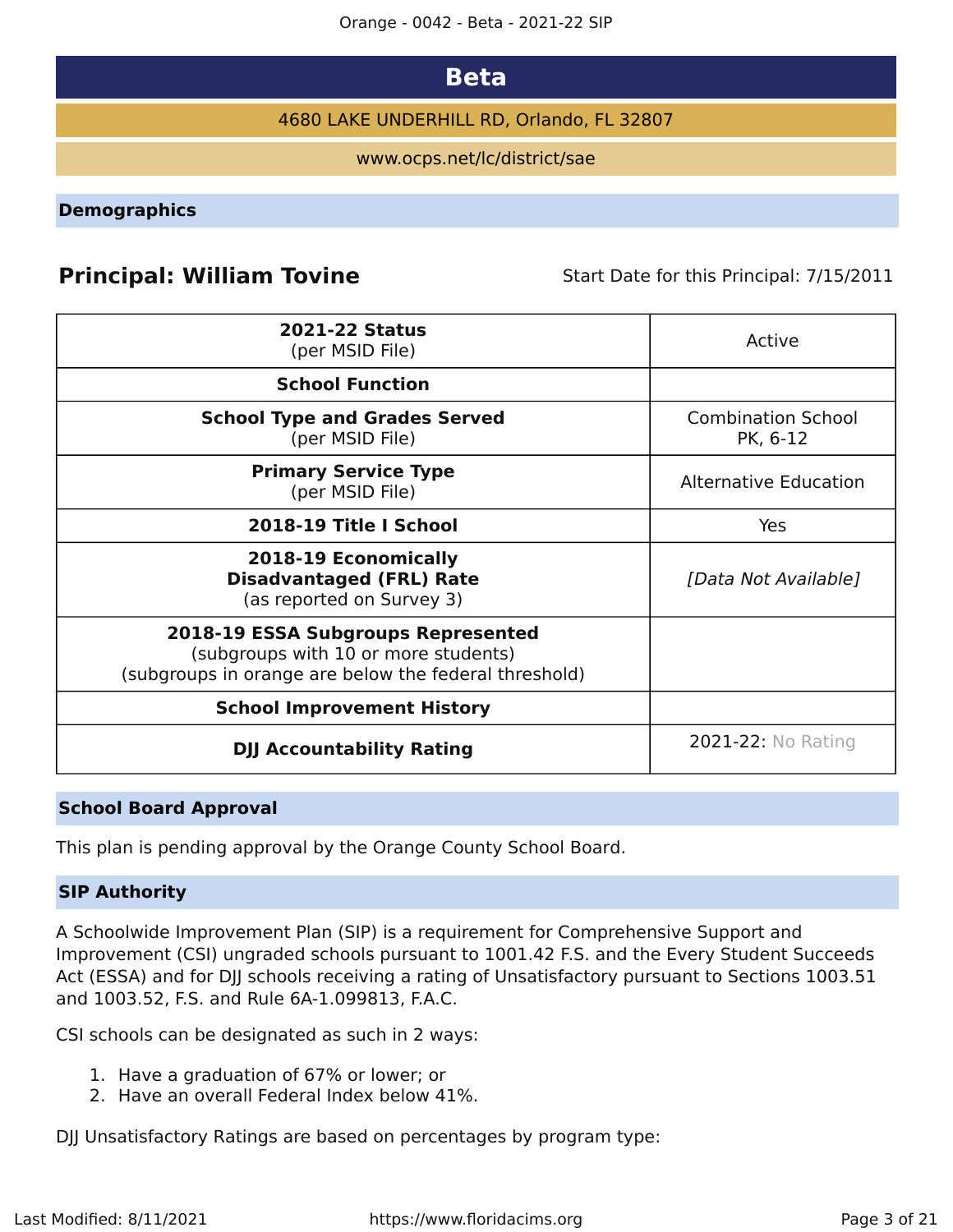- Prevention and Intervention: 0%-50%
- Nonsecure Programs: 0%-59%
- Secure Programs: 0%-53%

SIP Plans for Ungraded CSI schools and DJJ schools receiving an Unsatisfactory rating must be approved by the district and reviewed by the state.

### <span id="page-3-0"></span>**Purpose and Outline of the SIP**

The SIP is intended to be the primary artifact used by every school with stakeholders to review data, set goals, create an action plan and monitor progress. The Florida Department of Education encourages schools to use the SIP as a "living document" by continually updating, refining and using the plan to guide their work throughout the year. This printed version represents the SIP as of the "Date Modified" listed in the footer.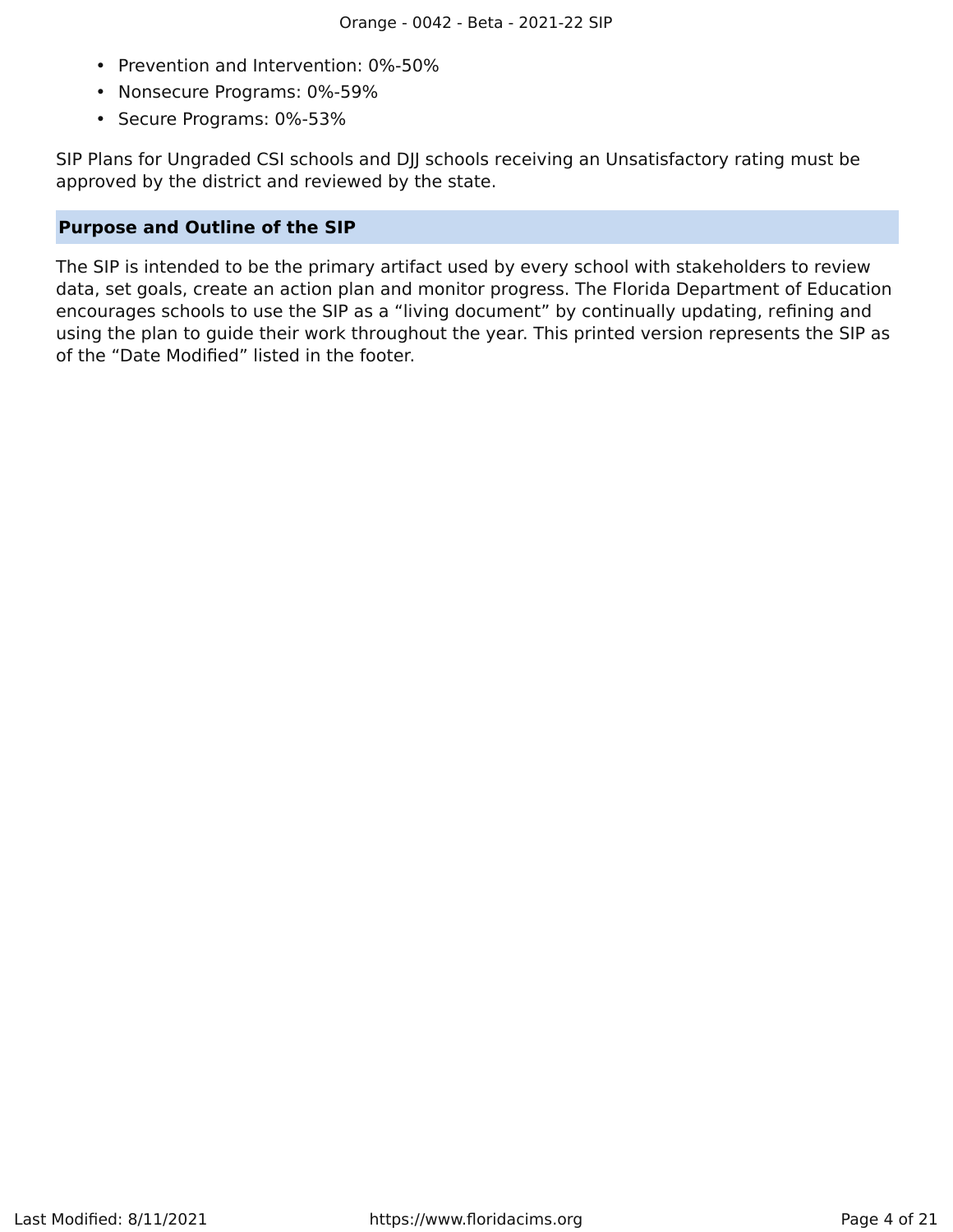# **Part I: School Information**

### <span id="page-4-0"></span>**School Mission and Vision**

### **Provide the school's mission statement.**

With the support of families and the community, we create enriching and diverse pathways that lead our students to success.

### **Provide the school's vision statement.**

To ensure every student has a promising and successful future.

### **Briefly discuss the population unique to your school and the specific supports provided to meet the mission and vision.**

The BETA Alternative School program is the educational component of the partnership between Orange County Public Schools (OCPS) and United Cerebral Palsy (UCP) of Central Florida, Inc. BETA is a Title 1 Part A program that participates in parent and family engagement opportunities.

BETA provides open enrollment to a pregnant teen or young mother within OCPS district and serves approximately 60 students (ages 11-19). The school environment is a different approach to the traditional educational setting emphasizing smaller class sizes. BETA gives pregnant teens and young mothers academic and possible employment opportunities while developing life skills and obtaining a high school diploma.

### **School Leadership Team**

### **Membership**

Identify the name, email address, position title, and job duties/responsibilities as it relates to SIP implementation for each member of the school leadership team.**:**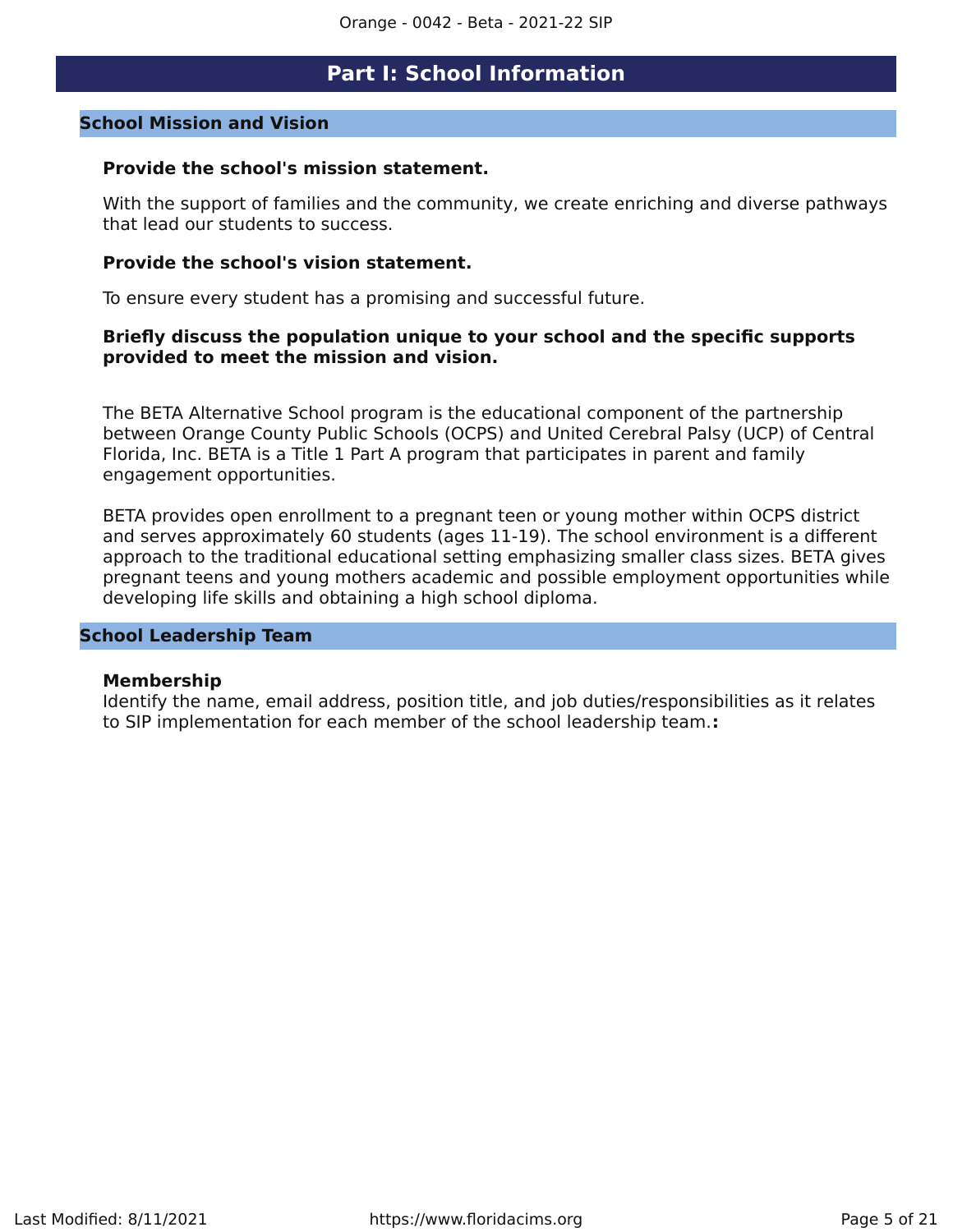| <b>Name</b>        | <b>Title</b>           | <b>Job Duties and</b><br><b>Responsibilities</b> |                                                                                                                                                                                                                                                                                                                                                                                                                                                                                                                                                                                                                                                                                                                                                       |
|--------------------|------------------------|--------------------------------------------------|-------------------------------------------------------------------------------------------------------------------------------------------------------------------------------------------------------------------------------------------------------------------------------------------------------------------------------------------------------------------------------------------------------------------------------------------------------------------------------------------------------------------------------------------------------------------------------------------------------------------------------------------------------------------------------------------------------------------------------------------------------|
| Tovine,<br>William | Principal              |                                                  | The principal is the head of the administrative<br>team within a school and is responsible for<br>overseeing the daily operations of the institution.<br>The responsibilities of the principal include:<br>coordinate staff schedules, oversee the<br>development of curriculum and enforce school<br>policies relating to discipline, safety and mental<br>health. The principal also coordinates staff<br>training days and works directly with students<br>who need help meeting or setting goals. The<br>principal also serves as the direct liaison between<br>the school and the school board and is<br>responsible for ensuring that the school operates<br>according to school board protocols.                                               |
| McCray,<br>Ima     | Assistant<br>Principal |                                                  | The role of the assistant principal is to assist the<br>building principal in organizing and fostering a<br>positive, safe environment that is conducive to<br>best meeting the needs of all students, staff and<br>parents. The responsibilities include: leading,<br>directing, counseling, and supervising a variety of<br>personnel and programs; creating effective<br>parent, teacher, and child communications;<br>supporting, encouraging, mentoring, and<br>evaluating staff; fostering teamwork between<br>teachers and among staff and parents; and<br>managing discipline, safety, mental health and<br>budget items. The assistant principal acts in the<br>capacity of the principal during the principal's<br>absence from the school. |
| Lebron,<br>Maribel | Assistant<br>Principal |                                                  | The role of the assistant principal is to assist the<br>building principal in organizing and fostering a<br>positive, safe environment that is conducive to<br>best meeting the needs of all students, staff and<br>parents. The responsibilities include: leading,<br>directing, counseling, and supervising a variety of<br>personnel and programs; creating effective<br>parent, teacher, and child communications;<br>supporting, encouraging, mentoring, and<br>evaluating staff; fostering teamwork between<br>teachers and among staff and parents; and<br>managing discipline, safety, mental health and<br>budget items. The assistant principal acts in the<br>capacity of the principal during the principal's<br>absence from the school. |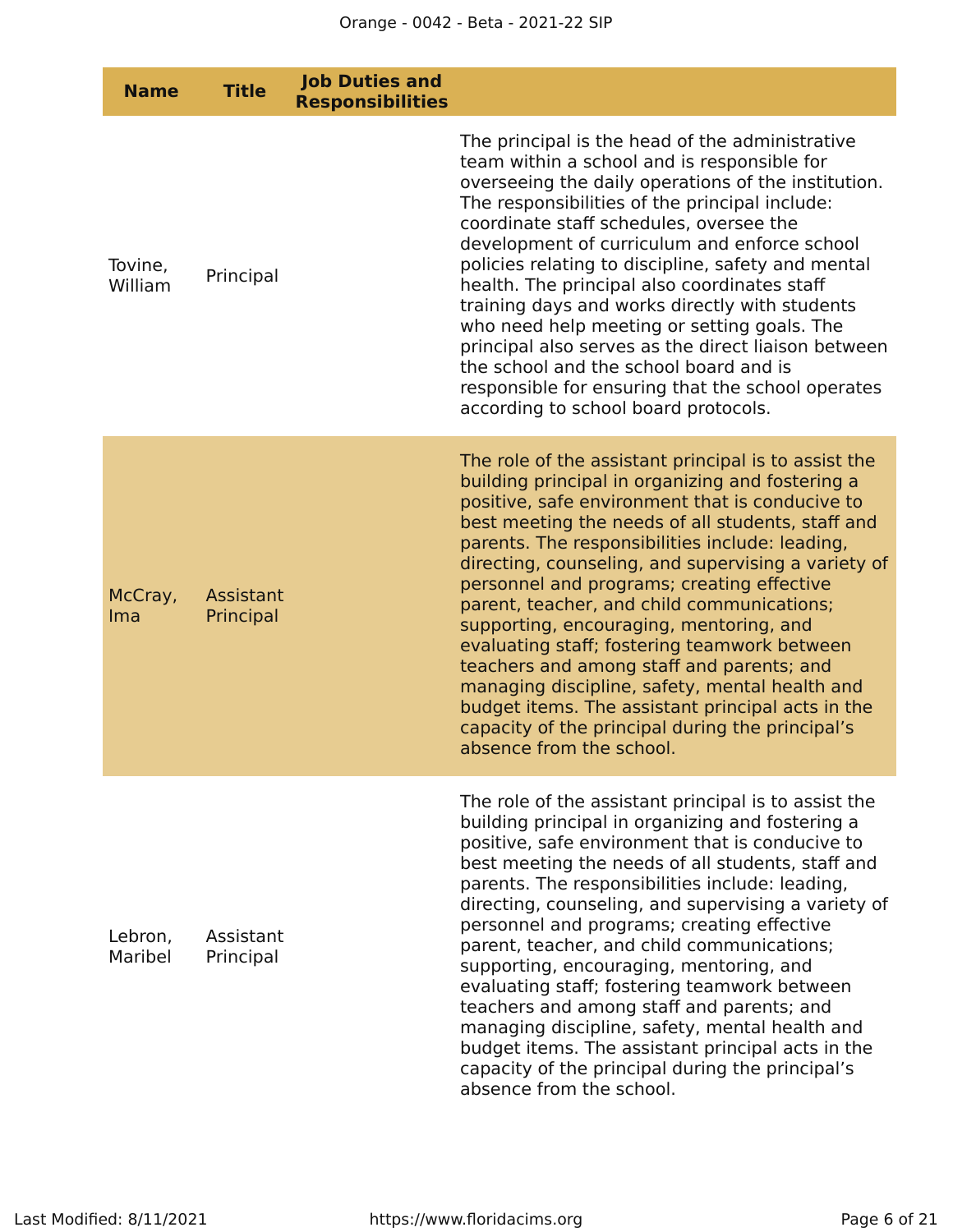| <b>Name</b>                          | <b>Title</b>           | <b>Job Duties and</b><br><b>Responsibilities</b> |                                                                                                                                                                                                                                                                                                                                                                                                                                                                                                                                                                                                                                                                                                                                                       |
|--------------------------------------|------------------------|--------------------------------------------------|-------------------------------------------------------------------------------------------------------------------------------------------------------------------------------------------------------------------------------------------------------------------------------------------------------------------------------------------------------------------------------------------------------------------------------------------------------------------------------------------------------------------------------------------------------------------------------------------------------------------------------------------------------------------------------------------------------------------------------------------------------|
| Merchant, Assistant<br><b>Daniel</b> | Principal              |                                                  | The role of the assistant principal is to assist the<br>building principal in organizing and fostering a<br>positive, safe environment that is conducive to<br>best meeting the needs of all students, staff and<br>parents. The responsibilities include: leading,<br>directing, counseling, and supervising a variety of<br>personnel and programs; creating effective<br>parent, teacher, and child communications;<br>supporting, encouraging, mentoring, and<br>evaluating staff; fostering teamwork between<br>teachers and among staff and parents; and<br>managing discipline, safety, mental health and<br>budget items. The assistant principal acts in the<br>capacity of the principal during the principal's<br>absence from the school. |
| Webster-<br>Gardiner,<br>David       | Assistant<br>Principal |                                                  | The role of the assistant principal is to assist the<br>building principal in organizing and fostering a<br>positive, safe environment that is conducive to<br>best meeting the needs of all students, staff and<br>parents. The responsibilities include: leading,<br>directing, counseling, and supervising a variety of<br>personnel and programs; creating effective<br>parent, teacher, and child communications;<br>supporting, encouraging, mentoring, and<br>evaluating staff; fostering teamwork between<br>teachers and among staff and parents; and<br>managing discipline, safety, mental health and<br>budget items. The assistant principal acts in the<br>capacity of the principal during the principal's<br>absence from the school. |

# **Is education provided through contract for educational services?**

Yes

# **If yes, name of the contracted education provider.**

Orange County Public Schools

# **Demographic Information**

### **Principal start date**

Friday 7/15/2011, William Tovine

# **Number of teachers with professional teaching certificates?** 7

# **Number of teachers with temporary teaching certificates?** 1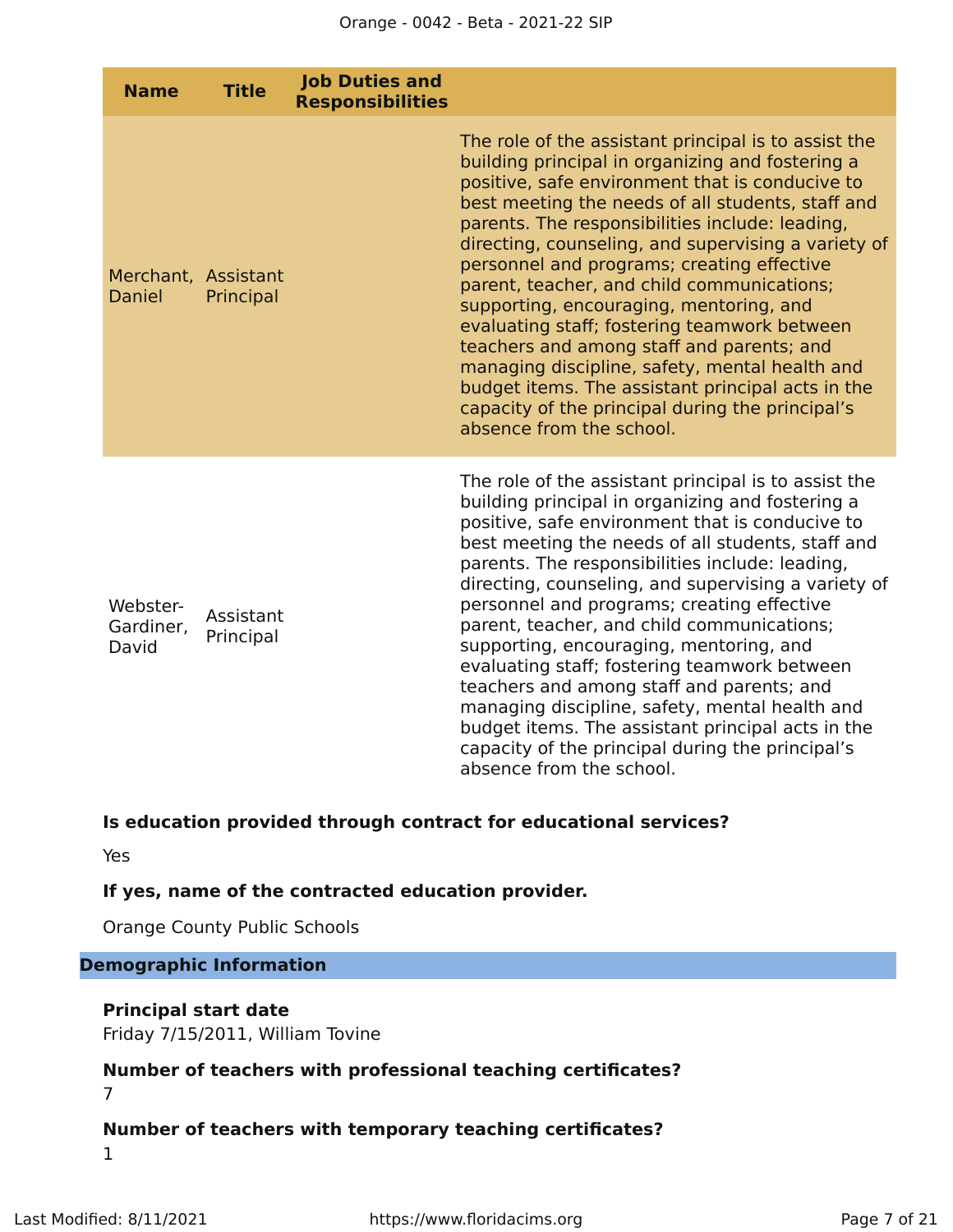**Total number of teacher positions allocated to the school.** 8

**Total number of students enrolled at the school.**

30

**Identify the number of instructional staff who left the school during the 2020-21 school year.**

 $\Omega$ 

**Identify the number of instructional staff who joined the school during the 2021-22 school year.**

 $\Omega$ 

### **Demographic Data**

**Early Warning Systems**

### **2021-22**

**The number of students by grade level that exhibit each early warning indicator listed:**

| <b>Indicator</b>                                            | <b>Grade Level</b> |          |                |          |                |               |                |                |                |                | <b>Total</b>                 |              |                         |    |
|-------------------------------------------------------------|--------------------|----------|----------------|----------|----------------|---------------|----------------|----------------|----------------|----------------|------------------------------|--------------|-------------------------|----|
|                                                             |                    |          |                |          |                |               |                |                |                |                | K 1 2 3 4 5 6 7 8 9 10 11 12 |              |                         |    |
| Number of students enrolled                                 | $\Omega$           | $\Omega$ | $\Omega$       | $\Omega$ | $\Omega$       | $\Omega$      | 0 <sub>0</sub> |                | $\overline{0}$ | $\mathbf{1}$   | $\mathbf{1}$                 |              | 7                       | 10 |
| Attendance below 90 percent                                 |                    | $\Omega$ | $\overline{0}$ |          |                | 0 0 0 0 0 0 0 |                |                |                |                | $\bullet$                    |              | $\overline{7}$          | 8  |
| One or more suspensions                                     | 0                  | $\Omega$ | $\Omega$       | $\Omega$ | $\Omega$       | $\Omega$      | $\overline{0}$ | $\overline{0}$ | $\Omega$       | 0              | $\Omega$                     | $\Omega$     | $\Omega$                |    |
| Course failure in ELA                                       |                    | $\Omega$ | $\Omega$       | $\Omega$ | $\Omega$       | $\bullet$     | $\overline{0}$ | $\bullet$      | $\Omega$       | -0             | $\Omega$                     | $\mathbf{1}$ | $\overline{4}$          | 5  |
| Course failure in Math                                      | 0                  | $\Omega$ | $\Omega$       | $\Omega$ | $\Omega$       | $\Omega$      | $\Omega$       | $\Omega$       | $\Omega$       | $\Omega$       | $\Omega$                     |              | 5                       | 6  |
| Level 1 on 2019 statewide FSA ELA<br>assessment             | 0                  | $\Omega$ | $\Omega$       | $\Omega$ | $\overline{0}$ | $0000$        |                |                |                | $\overline{0}$ | $\mathbf{1}$                 |              | $\overline{\mathbf{3}}$ | 5  |
| Level 1 on 2019 statewide FSA Math<br>assessment            | <sup>n</sup>       | $\Omega$ | $\Omega$       |          |                |               |                |                |                |                | 00000001                     | $\mathbf{1}$ | - 3                     | 5  |
| Number of students with a substantial<br>reading deficiency | 0                  | $\Omega$ | 0              | $\Omega$ | $\Omega$       | $\Omega$      | $0\quad 0$     |                | $\Omega$       | $\Omega$       | $\Omega$                     | $\Omega$     | 0                       |    |

### **The number of students with two or more early warning indicators:**

| <b>Indicator</b>                                       |  | <b>Grade Level</b> |  |  |  |  |  |  |  |  |  |                              |  |              |
|--------------------------------------------------------|--|--------------------|--|--|--|--|--|--|--|--|--|------------------------------|--|--------------|
|                                                        |  |                    |  |  |  |  |  |  |  |  |  | K 1 2 3 4 5 6 7 8 9 10 11 12 |  | <b>Total</b> |
| Students with two or more indicators 0000000000001 1 5 |  |                    |  |  |  |  |  |  |  |  |  |                              |  |              |

### **The number of students identified as retainees:**

|                                        | <b>Grade Level</b> |  |  |  |  |  |  |  |  |  |  |                              |  |              |
|----------------------------------------|--------------------|--|--|--|--|--|--|--|--|--|--|------------------------------|--|--------------|
| <b>Indicator</b>                       |                    |  |  |  |  |  |  |  |  |  |  | K 1 2 3 4 5 6 7 8 9 10 11 12 |  | <b>Total</b> |
| <b>Retained Students: Current Year</b> |                    |  |  |  |  |  |  |  |  |  |  | 0 0 0 0 0 0 0 0 0 0 0 0 0    |  |              |
|                                        |                    |  |  |  |  |  |  |  |  |  |  |                              |  |              |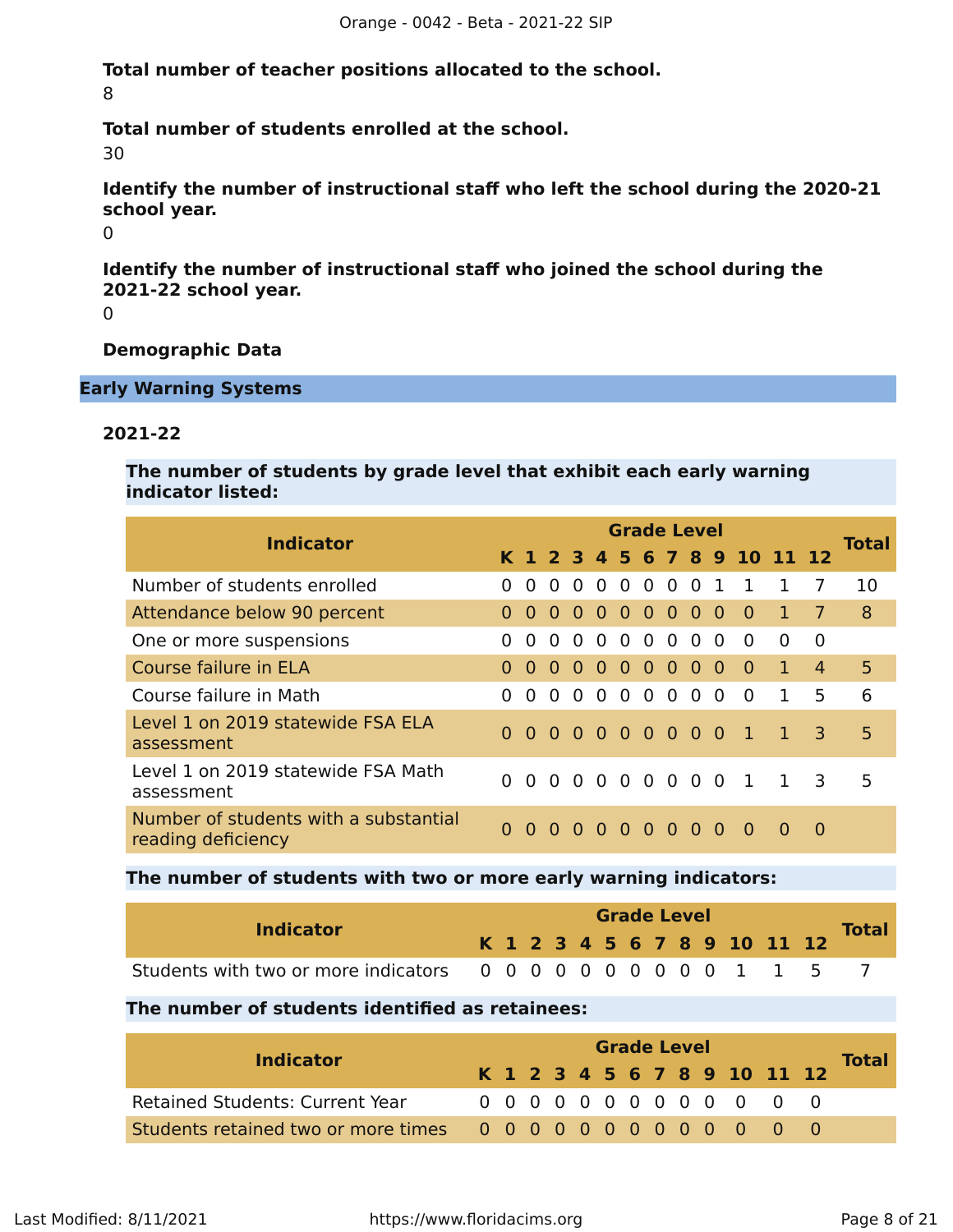### **Date this data was collected or last updated** Monday 7/19/2021

### **2020-21 - Updated**

### **The number of students by grade level that exhibit each early warning indicator:**

| <b>Indicator</b>                                 | <b>Grade Level</b> |          |          |                   |          |               |                          |  |          |     |                              |                |                | <b>Total</b> |
|--------------------------------------------------|--------------------|----------|----------|-------------------|----------|---------------|--------------------------|--|----------|-----|------------------------------|----------------|----------------|--------------|
|                                                  |                    |          |          |                   |          |               |                          |  |          |     | K 1 2 3 4 5 6 7 8 9 10 11 12 |                |                |              |
| Number of students enrolled                      | $\Omega$           | $\Omega$ | $\Omega$ | $\Omega$          | $\Omega$ | 0 0 1 0 2     |                          |  |          |     | - 0                          | 4              | 8              | 15           |
| Attendance below 90 percent                      | $\Omega$           |          |          | $0\quad 0\quad 0$ |          | 0 0 0 1 0 2 0 |                          |  |          |     |                              | $\overline{4}$ | 6              | 13           |
| One or more suspensions                          | 0                  | $\Omega$ | $\Omega$ | $\overline{0}$    | $\Omega$ | 00000         |                          |  |          |     | - 0                          | $\Omega$       | - 0            |              |
| Course failure in ELA                            | $\Omega$           | $\Omega$ |          |                   |          | 00000100      |                          |  |          |     | $\overline{0}$               | $\overline{3}$ |                | 5            |
| Course failure in Math                           | $\Omega$           | $\Omega$ | $\Omega$ | $\overline{0}$    | $\Omega$ |               | $0\quad 0\quad 0\quad 0$ |  |          | - 0 | - 0                          | $\mathbf{1}$   |                | 2            |
| Level 1 on 2019 statewide FSA ELA<br>assessment  |                    |          |          |                   |          |               |                          |  |          |     | 000000000102                 |                | $\overline{4}$ | $\mathbf{7}$ |
| Level 1 on 2019 statewide FSA Math<br>assessment | $\Omega$           | $\Omega$ | $\Omega$ | $\Omega$          | $\Omega$ | $\Omega$      | 0 <sub>0</sub>           |  | $\Omega$ |     | $\Omega$                     | $\Omega$       | $\mathcal{L}$  | 3            |

### **The number of students with two or more early warning indicators:**

|                                                                |  |  |  |  | <b>Grade Level</b> |                              |  |              |
|----------------------------------------------------------------|--|--|--|--|--------------------|------------------------------|--|--------------|
| <b>Indicator</b>                                               |  |  |  |  |                    | K 1 2 3 4 5 6 7 8 9 10 11 12 |  | <b>Total</b> |
| Students with two or more indicators 0 0 0 0 0 0 0 1 0 1 0 3 4 |  |  |  |  |                    |                              |  |              |

#### **The number of students identified as retainees:**

|                                        |  |  | <b>Grade Level</b> |  |  |  |  |  |  |  |  |                              |  |              |
|----------------------------------------|--|--|--------------------|--|--|--|--|--|--|--|--|------------------------------|--|--------------|
| <b>Indicator</b>                       |  |  |                    |  |  |  |  |  |  |  |  | K 1 2 3 4 5 6 7 8 9 10 11 12 |  | <b>Total</b> |
| <b>Retained Students: Current Year</b> |  |  |                    |  |  |  |  |  |  |  |  | 0 0 0 0 0 0 0 0 0 0 0 0 0    |  |              |
|                                        |  |  |                    |  |  |  |  |  |  |  |  |                              |  |              |

# **Part II: Needs Assessment/Analysis**

#### <span id="page-8-0"></span>**School Data Review**

Please note that the district and state averages shown here represent the averages for similar school types (elementary, middle, high school, or combination schools).

### **Grade Level Data Review - State Assessments**

**NOTE: This data is raw data and includes ALL students who tested at the school. This is not school grade data.**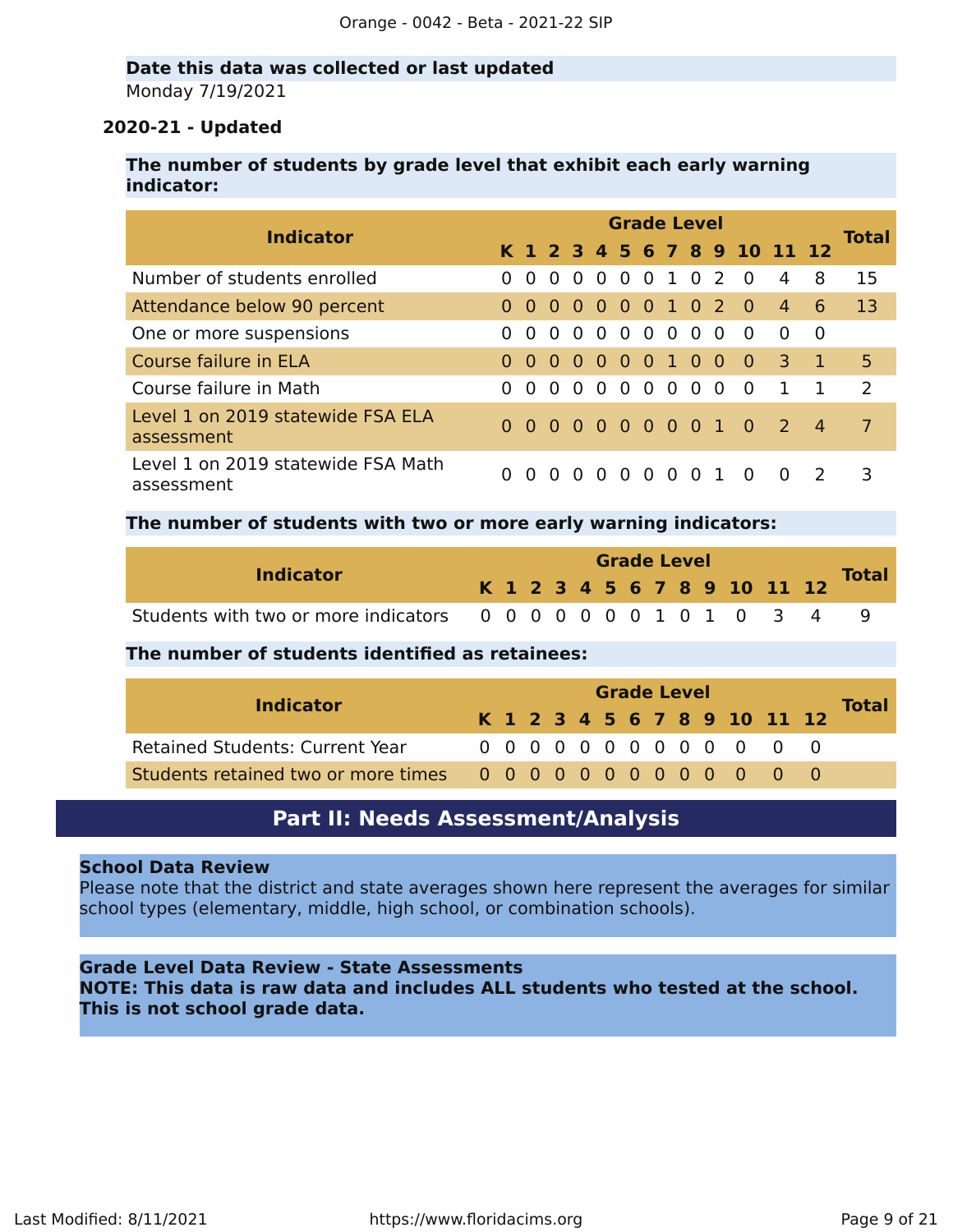|                          |      |               | <b>ELA</b>      |                                                 |              |                                              |
|--------------------------|------|---------------|-----------------|-------------------------------------------------|--------------|----------------------------------------------|
| <b>Grade</b>             | Year | <b>School</b> | <b>District</b> | School-<br><b>District</b><br><b>Comparison</b> | <b>State</b> | School-<br><b>State</b><br><b>Comparison</b> |
| 06                       | 2021 |               |                 |                                                 |              |                                              |
|                          | 2019 | $0\%$         | 52%             | $-52%$                                          | 54%          | $-54%$                                       |
| <b>Cohort Comparison</b> |      |               |                 |                                                 |              |                                              |
| 07                       | 2021 |               |                 |                                                 |              |                                              |
|                          | 2019 |               |                 |                                                 |              |                                              |
| <b>Cohort Comparison</b> |      | $0\%$         |                 |                                                 |              |                                              |
| 08                       | 2021 |               |                 |                                                 |              |                                              |
|                          | 2019 | $0\%$         | 54%             | $-54%$                                          | 56%          | $-56%$                                       |
| <b>Cohort Comparison</b> |      | $0\%$         |                 |                                                 |              |                                              |
| 09                       | 2021 |               |                 |                                                 |              |                                              |
|                          | 2019 |               |                 |                                                 |              |                                              |
| <b>Cohort Comparison</b> |      | $0\%$         |                 |                                                 |              |                                              |
| 10                       | 2021 |               |                 |                                                 |              |                                              |
|                          | 2019 | $0\%$         | 50%             | $-50%$                                          | 53%          | $-53%$                                       |
| <b>Cohort Comparison</b> |      | $0\%$         |                 |                                                 |              |                                              |

|                          | <b>MATH</b> |               |                 |                                                 |              |                                              |  |  |  |  |  |  |  |  |
|--------------------------|-------------|---------------|-----------------|-------------------------------------------------|--------------|----------------------------------------------|--|--|--|--|--|--|--|--|
| <b>Grade</b>             | Year        | <b>School</b> | <b>District</b> | School-<br><b>District</b><br><b>Comparison</b> | <b>State</b> | School-<br><b>State</b><br><b>Comparison</b> |  |  |  |  |  |  |  |  |
| 06                       | 2021        |               |                 |                                                 |              |                                              |  |  |  |  |  |  |  |  |
|                          | 2019        | $0\%$         | 43%             | $-43%$                                          | 55%          | $-55%$                                       |  |  |  |  |  |  |  |  |
| <b>Cohort Comparison</b> |             |               |                 |                                                 |              |                                              |  |  |  |  |  |  |  |  |
| 07                       | 2021        |               |                 |                                                 |              |                                              |  |  |  |  |  |  |  |  |
|                          | 2019        |               |                 |                                                 |              |                                              |  |  |  |  |  |  |  |  |
| <b>Cohort Comparison</b> |             | $0\%$         |                 |                                                 |              |                                              |  |  |  |  |  |  |  |  |
| 08                       | 2021        |               |                 |                                                 |              |                                              |  |  |  |  |  |  |  |  |
|                          | 2019        | $0\%$         | 36%             | $-36%$                                          | 46%          | $-46%$                                       |  |  |  |  |  |  |  |  |
| <b>Cohort Comparison</b> |             | $0\%$         |                 |                                                 |              |                                              |  |  |  |  |  |  |  |  |

| <b>SCIENCE</b>           |      |               |                 |                                                 |              |                                              |
|--------------------------|------|---------------|-----------------|-------------------------------------------------|--------------|----------------------------------------------|
| <b>Grade</b>             | Year | <b>School</b> | <b>District</b> | School-<br><b>District</b><br><b>Comparison</b> | <b>State</b> | School-<br><b>State</b><br><b>Comparison</b> |
| 08                       | 2021 |               |                 |                                                 |              |                                              |
|                          | 2019 | 0%            | 49%             | $-49%$                                          | 48%          | $-48%$                                       |
| <b>Cohort Comparison</b> |      |               |                 |                                                 |              |                                              |

| <b>BIOLOGY EOC</b> |                                  |     |                                                                  |     |                                               |  |
|--------------------|----------------------------------|-----|------------------------------------------------------------------|-----|-----------------------------------------------|--|
| Year               | <b>District</b><br><b>School</b> |     | <b>School</b><br><b>Minus</b><br><b>State</b><br><b>District</b> |     | <b>School</b><br><b>Minus</b><br><b>State</b> |  |
| 2021               |                                  |     |                                                                  |     |                                               |  |
| 2019               | 0%                               | 67% | $-67%$                                                           | 67% | -67%                                          |  |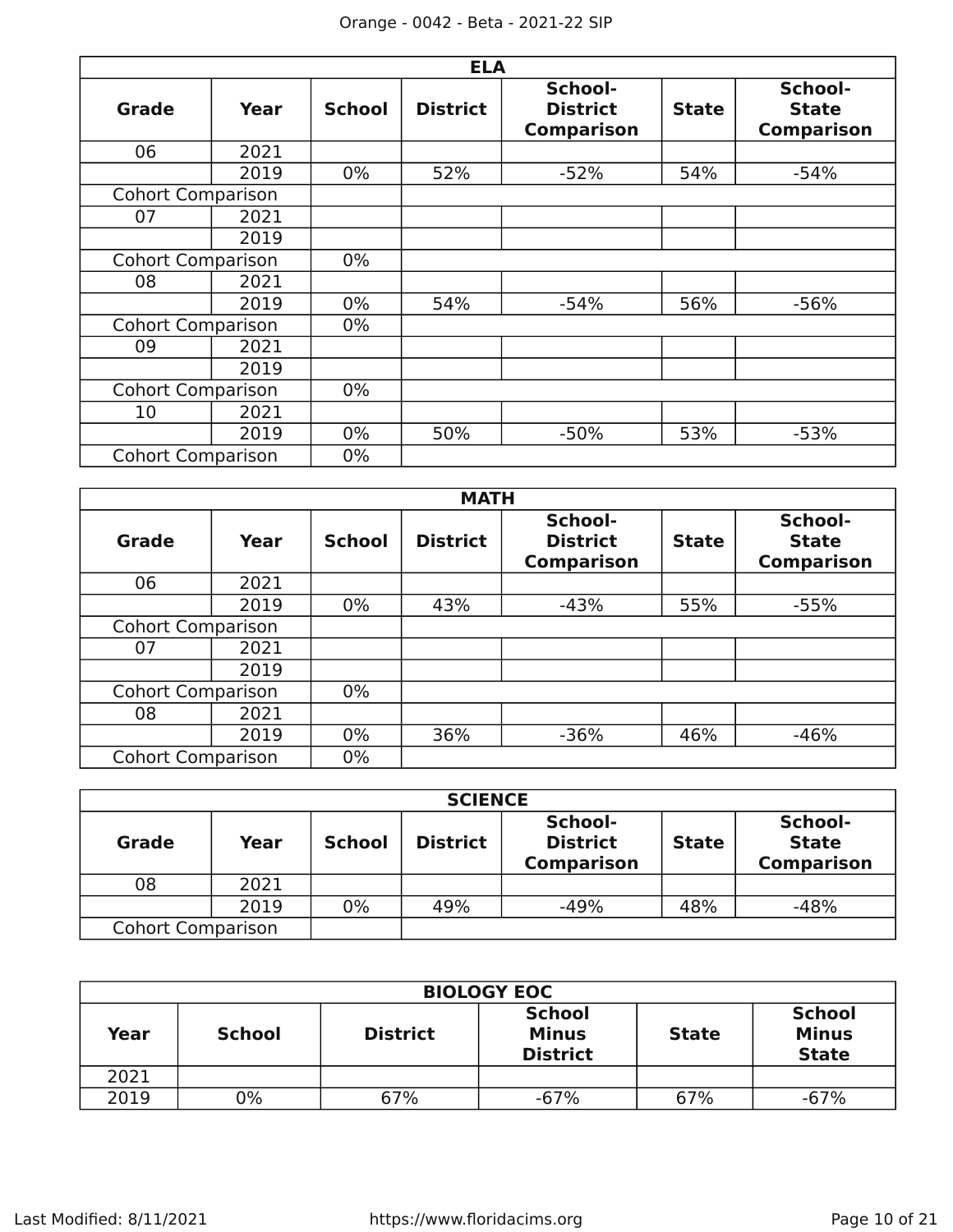|             | <b>CIVICS EOC</b>   |                 |                                                  |              |                                               |  |
|-------------|---------------------|-----------------|--------------------------------------------------|--------------|-----------------------------------------------|--|
| Year        | <b>School</b>       | <b>District</b> | <b>School</b><br><b>Minus</b><br><b>District</b> | <b>State</b> | <b>School</b><br><b>Minus</b><br><b>State</b> |  |
| 2021        |                     |                 |                                                  |              |                                               |  |
| 2019        | $0\%$               | 66%             | $-66%$                                           | 71%          | $-71%$                                        |  |
|             |                     |                 | <b>HISTORY EOC</b>                               |              |                                               |  |
| Year        | <b>School</b>       | <b>District</b> | <b>School</b><br><b>Minus</b><br><b>District</b> | <b>State</b> | <b>School</b><br><b>Minus</b><br><b>State</b> |  |
| 2021        |                     |                 |                                                  |              |                                               |  |
| 2019        | 0%                  | 69%             | $-69%$                                           | 70%          | $-70%$                                        |  |
|             |                     |                 | <b>ALGEBRA EOC</b>                               |              |                                               |  |
| <b>Year</b> | <b>School</b>       | <b>District</b> | <b>School</b><br><b>Minus</b><br><b>District</b> | <b>State</b> | <b>School</b><br><b>Minus</b><br><b>State</b> |  |
| 2021        |                     |                 |                                                  |              |                                               |  |
| 2019        |                     |                 |                                                  |              |                                               |  |
|             | <b>GEOMETRY EOC</b> |                 |                                                  |              |                                               |  |
| Year        | <b>School</b>       | <b>District</b> | <b>School</b><br><b>Minus</b><br><b>District</b> | <b>State</b> | <b>School</b><br><b>Minus</b><br><b>State</b> |  |
| 2021        |                     |                 |                                                  |              |                                               |  |
| 2019        |                     |                 |                                                  |              |                                               |  |

# **Subgroup Data Review**

| <b>2021 SCHOOL GRADE COMPONENTS BY SUBGROUPS</b> |                    |                  |                                 |                     |                          |                                  |             |                   |                     |                                               |                       |
|--------------------------------------------------|--------------------|------------------|---------------------------------|---------------------|--------------------------|----------------------------------|-------------|-------------------|---------------------|-----------------------------------------------|-----------------------|
| <b>Subgroups</b>                                 | <b>ELA</b><br>Ach. | <b>ELA</b><br>LG | <b>ELA</b><br>LG<br><b>L25%</b> | <b>Math</b><br>Ach. | <b>Math</b><br><b>LG</b> | <b>Math</b><br>LG<br>L25%        | Sci<br>Ach. | <b>SS</b><br>Ach. | <b>MS</b><br>Accel. | Grad<br>Rate<br>2019-20 2019-20               | C & C<br><b>Accel</b> |
| <b>2019 SCHOOL GRADE COMPONENTS BY SUBGROUPS</b> |                    |                  |                                 |                     |                          |                                  |             |                   |                     |                                               |                       |
| <b>Subgroups</b>                                 | <b>ELA</b><br>Ach. | <b>ELA</b><br>LG | <b>ELA</b><br>LG<br>'L25%       | <b>Math</b><br>Ach. | <b>Math</b><br>LG        | <b>Math</b><br>LG<br>L25%        | Sci<br>Ach. | SS<br>Ach.        | <b>MS</b>           | Grad<br><b>Rate</b><br>Accel. 2017-18 2017-18 | C & C<br><b>Accel</b> |
| <b>2018 SCHOOL GRADE COMPONENTS BY SUBGROUPS</b> |                    |                  |                                 |                     |                          |                                  |             |                   |                     |                                               |                       |
| <b>Subgroups</b>                                 | <b>ELA</b><br>Ach. | <b>ELA</b><br>LG | <b>ELA</b><br>LG<br>-25%        | <b>Math</b><br>Ach. | <b>Math</b><br><b>LG</b> | <b>Math</b><br><b>LG</b><br>L25% | Sci<br>Ach. | <b>SS</b><br>Ach. | <b>MS</b><br>Accel. | Grad<br>Rate<br>$ 2016-17 2016-17 $           | C & C<br><b>Accel</b> |

# **ESSA Data Review**

This data has been updated for the 2018-19 school year as of 7/16/2019.

| <b>ESSA Federal Index</b>                    |  |
|----------------------------------------------|--|
| <b>ESSA Category (TS&amp;I or CS&amp;I)</b>  |  |
| <b>OVERALL Federal Index - All Students</b>  |  |
| OVERALL Federal Index Below 41% All Students |  |
| Total Number of Subgroups Missing the Target |  |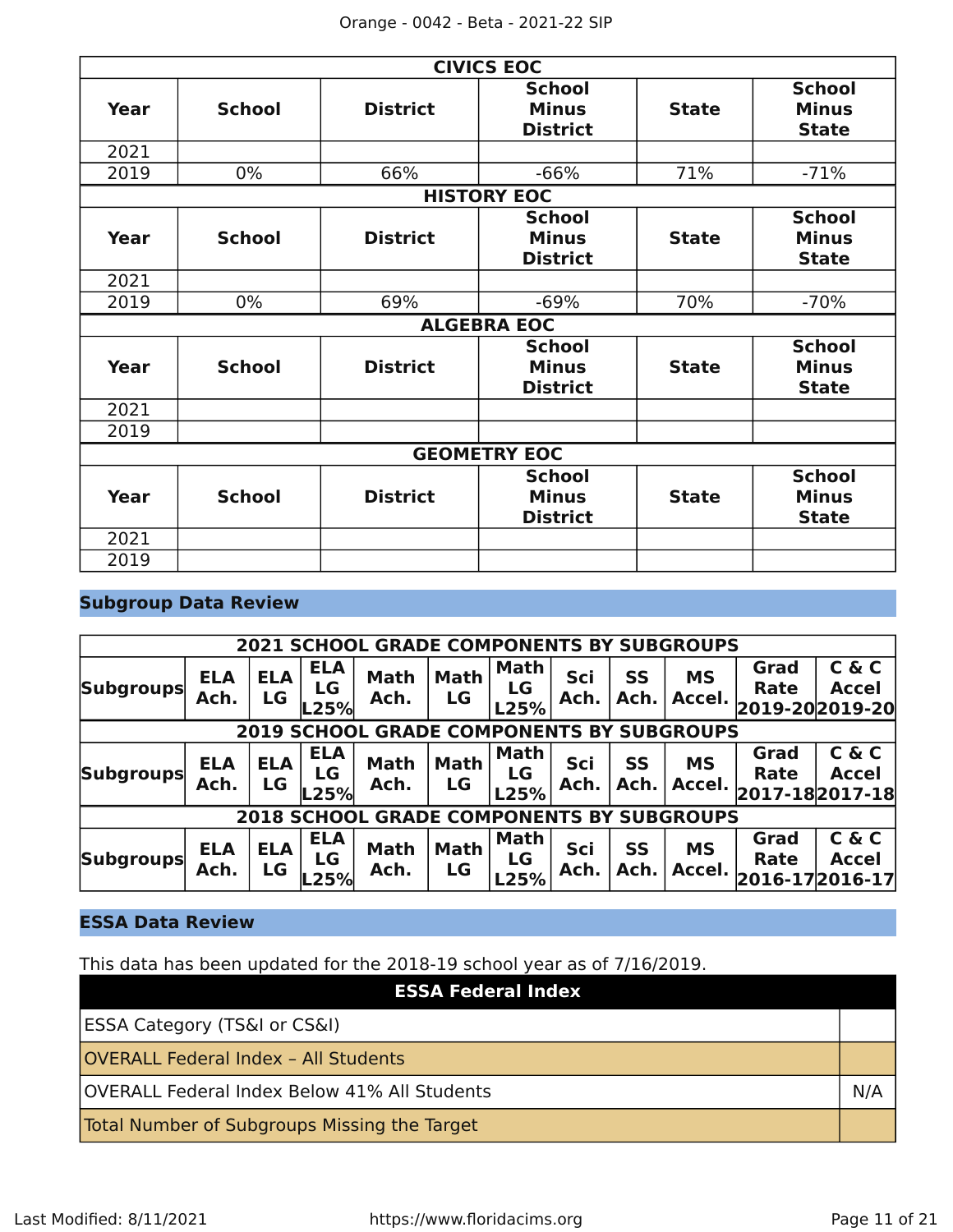# **ESSA Federal Index**

Progress of English Language Learners in Achieving English Language Proficiency

Total Points Earned for the Federal Index

Total Components for the Federal Index

Percent Tested

**Subgroup Data**

#### **Analysis**

### **Data Analysis**

Answer the following analysis questions using the progress monitoring data and state assessment data, if applicable.

### **Reflect on the Areas of Focus from the previous school year. What progress monitoring was in place for low performing ESSA subgroups related to the Areas of Focus?**

To increase learning gains and narrow the

achievement gap with our ESE and ELL subgroups, we will utilize the following high yield strategies:

**FSF** 

• Build a culture of collaboration between professionals (ESE and non-ESE) to increase student success

• Explicitly teach students to maintain and generalize new learning across time and settings

• Build up our system of how we will analyze data, analyze instructional practices, and make necessary adjustments that improve student outcomes

• Develop and implement a system of teaching social behaviors ELL

• Frontload academic vocabulary by utilizing the 7- step approach adapted from Dr. Calderon's ExCELL (Expediting Comprehension for English Language Learners).

- Activate or build background knowledge.
- Use sentence frames to give students practice with academic language.
- Use as many mediums as possible to convey information: oral, written, videos, teacher demonstration, student demonstration, etc.
- Use Pictures and Realia Manipulatives.

• Use Concept Maps and Graphic Organizers such as: Thinking Maps, Venn diagrams, T-Charts, Compare and Contrast Organizers, Cause and Effect Organizers, Word Sorts.

- Use short simple sentences with clear articulation.
- Use gestures and facial expression.
- Use Cooperative Learning and Collaborative Group Projects.

### **Based on ESSA subgroup progress monitoring, which data component showed the most improvement? What new actions did your school take in this area?**

BETA uses Progress Monitoring Assessment (PMA) data to assist with intervention groups. On the Algebra I PMA for Quarter 1, BETA students scored 29.3% and the district's overall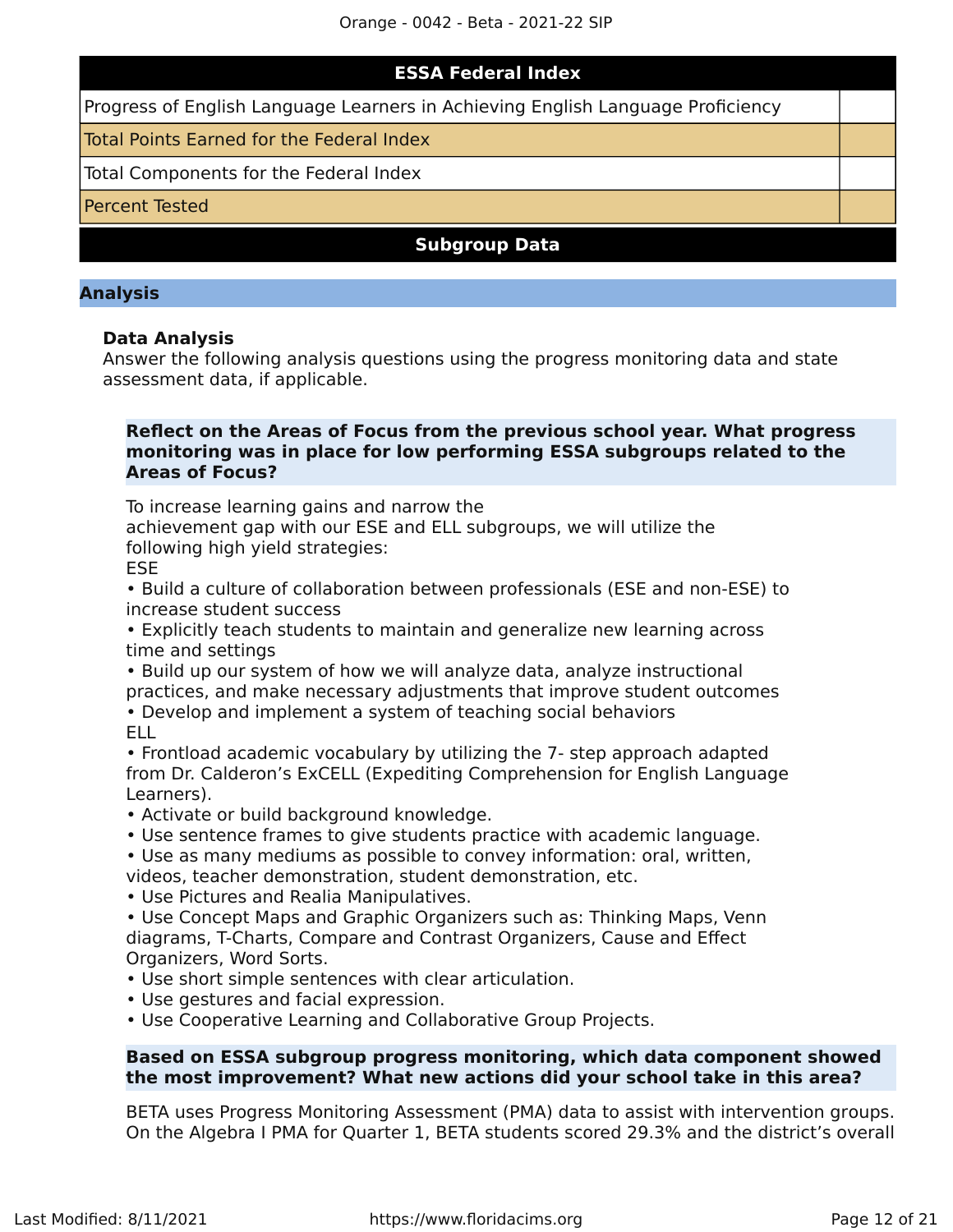score was 40%. On the Quarter 2 assessment, BETA students scored 18.7% and the district's overall school was 39.1% and for Quarter 3, BETA students scored 24% and the district's overall school was 34.9%. As a result of our assessment data, the teachers and coaches will continue to work with students on low performing standards with an area of focus on solving equations, linear, quadratic, and exponential functions. In addition, coaches will utilize the Algebra 1 FSA/EOC review materials from the district office that contains an extensive test bank of questions is available to help students prepare for the Algebra 1 FSA/EOC.

On the Quarter 1 PMA assessment for Geometry, BETA students scored 16% and the district's overall score was 35.6%. On the Quarter 2 assessment, BETA students scored 23.3% and the district's overall score was 36.6%, and on the Quarter 3 assessment, BETA students scored 23% and the district's overall score was 35.5%.

As a result of our assessment data, the coaches will continue to work with teachers and students on low performing standards with an area of focus on transformations in the coordinate plane, sequencing of transformations and making formal geometric constructions with a variety of tools and methods.

### **What area is in the greatest need of improvement? What specific component of this area is most problematic? What is your basis (data, progress monitoring) for this conclusion?**

On the Algebra I retake PMA for Quarter 1, BETA students scored 29% and the district's overall score was 40%. On the Quarter 2 assessment, BETA students scored 19% and the district's overall school was 39.1%.

On the Algebra I Fall FSA retake assessment, 100% (5/5), of our students scored a level 1 and on the Algebra I Winter Retake assessment, 100% (5/5), of our students scored a level 1, and on the Algebra I Spring Retake assessment, 80% (1/5), of our students scored a level 1.

As a result of our assessment data, the teachers and coaches will continue to work with students on low performing standards with an area of focus on solving equations, linear, quadratic, and exponential functions. In addition, coaches will utilize the Algebra 1 FSA/ EOC review materials from the district office that contains an extensive test bank of questions is available to help students prepare for the Algebra 1 FSA/EOC.

### **What trends emerge across grade levels, subgroups and core content areas?**

According to our 2020-2021 Progress Monitoring Activity (PMA) data, the trends that emerge across grade levels, subgroups and core content area is over eighty percent (80%) of students in grades nine through twelve did not perform at proficiency level of 3 or higher in core content subject areas.

Student attendance is also a trend at BETA. In response to the poor attendance, we are currently looking at

individual and school-wide student attendance data. The data will be collected daily and used to monitor and determine whether there is progress being made toward the selected students. The data being monitored includes excused and unexcused student absences, the frequency of parent phone calls home, and students that are on an attendance contract. Attendance and Academic data will be collected and discussed at the weekly site team meetings with the assistant principal, administrative dean, lead teacher, teachers, and support staff.

### **What strategies need to be implemented in order to accelerate learning?**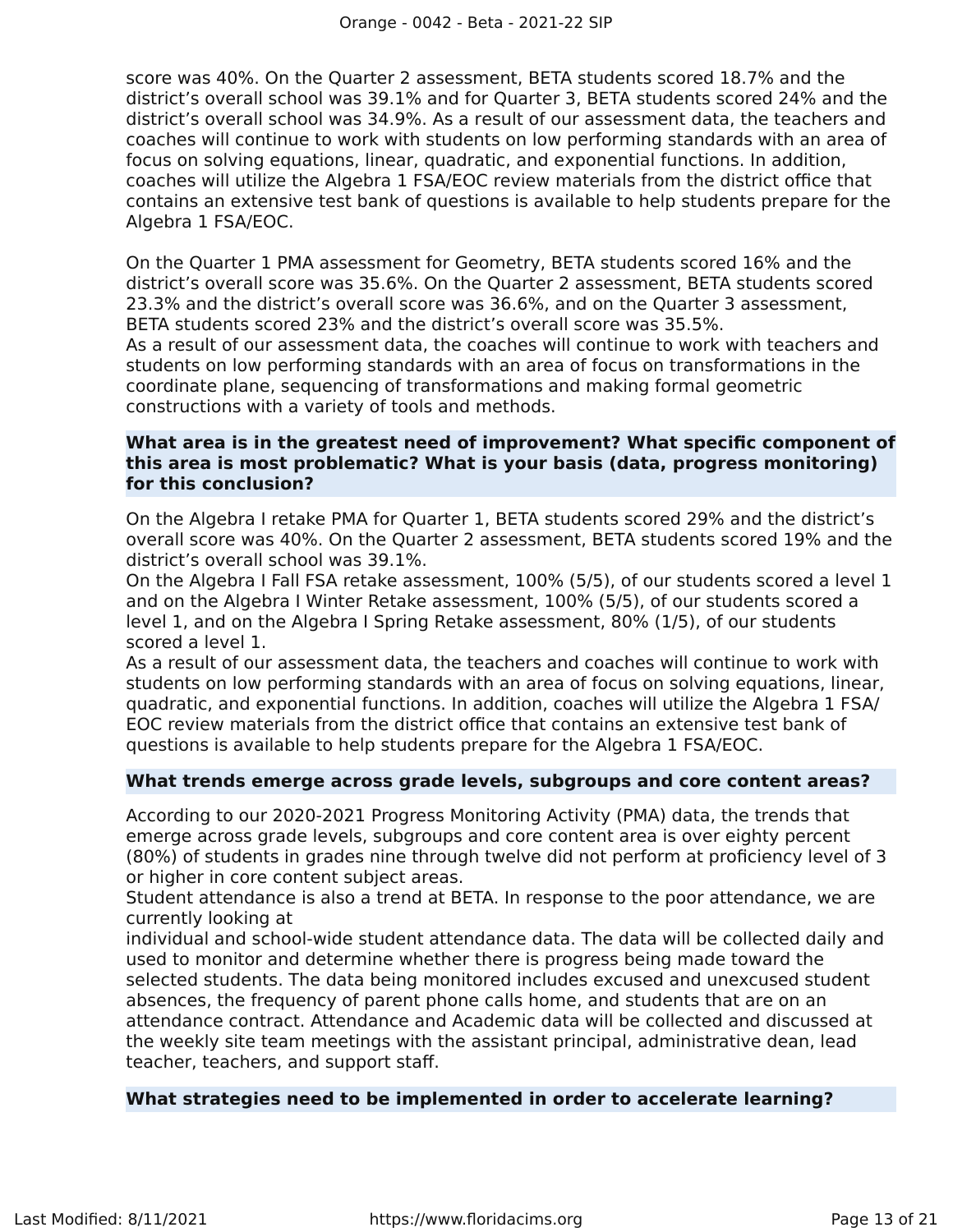We will use the following strategies to assist with accelerating learning:

- Helping Students Interact with New Knowledge
- Help Students Practice and Deepen Knowledge
- Student Engagement
- After school tutoring
- Push-in and pullout services for math and reading/ELA
- \* Helping students to Review Content

### **Based on the contributing factors and strategies identified to accelerate learning, describe the professional development opportunities that will be provided at the school to support teachers and leaders.**

We will provide the following professional development opportunities to support teachers and leaders:

• Coaches will provide content area professional development trainings through our Professional Learning

Communities with a focus on effective High Yield strategies.

• Professional development trainings assisting teachers with how to align student tasks to Standards-Based

Instruction.

- How to use Common Assessment and Progress Monitoring data to drive instruction.
- Coaches will provide MTSS Professional Development trainings with a focus on Tiered Interventions for our

bottom 25% students.

• Targeted progress-monitoring trainings for ESE and ELL students.

# **Part III: Planning for Improvement**

<span id="page-13-0"></span>**Areas of Focus:**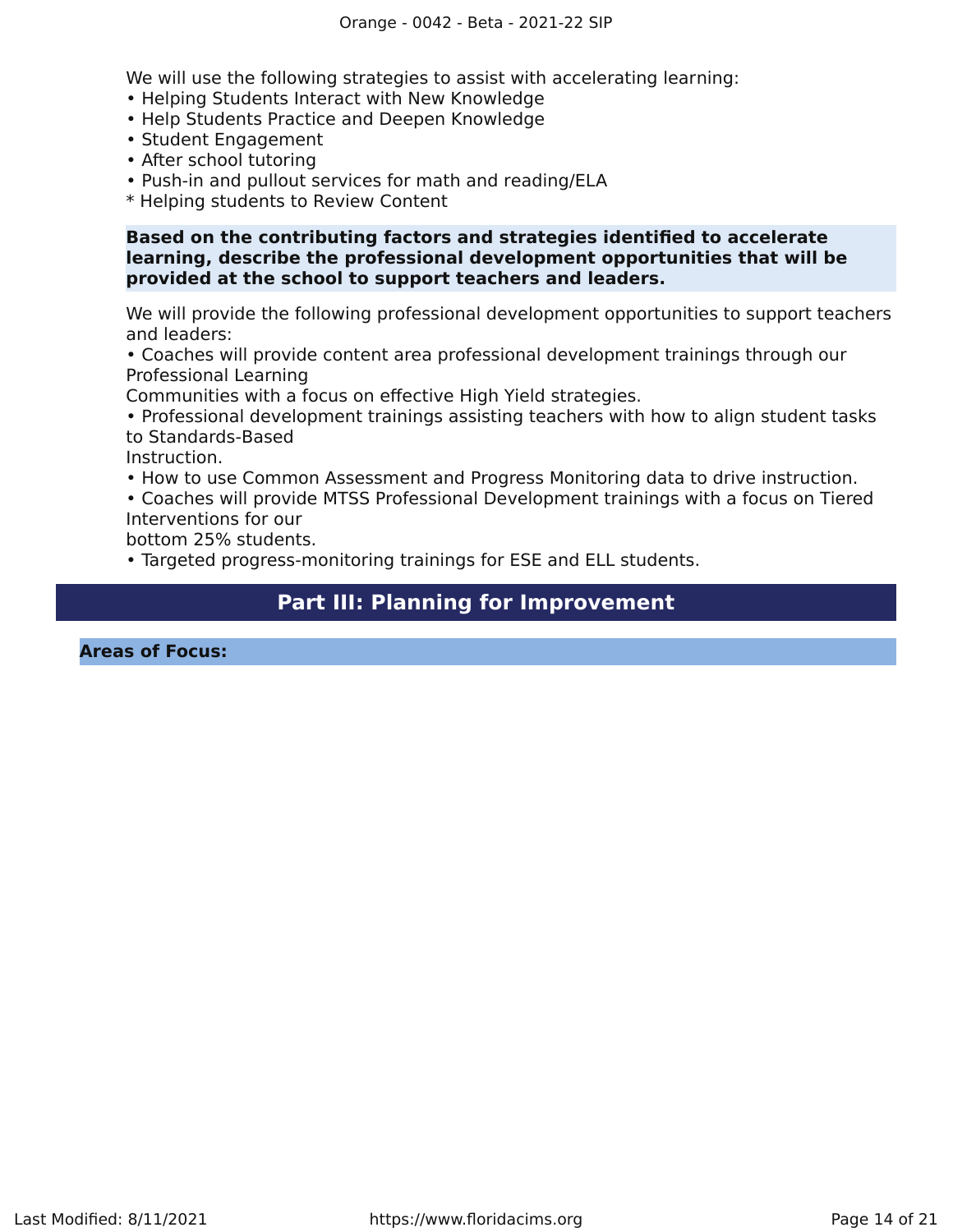### **#1. Instructional Practice specifically relating to Math**

### **Area of Focus Description and Rationale:**

Include a rationale that explains how a critical need from the data reviewed.

it was identified as based strategies to increase student learning gains in math standards. Based on the 2020-2021 school data, on the Algebra I Fall Retake assessment, 100% (4/4), of our students scored a level 1, on FSA Algebra I Winter assessment, 100% (6/6), of our students scored a level 1. On the FSA Algebra I Spring assessment, 20% (1/5), of our students scored a level 3, and 80% (4/5), of our students scored a level 1. At this time, we are awaiting for our 2020-2021 Algebra I school data for our 9th and 10th grade students, however, we will continue to use evidence-As a result of our assessment data, the coaches will continue to work with teachers and students on low performing standards with an area of focus on linear, quadratic, and exponential functions. In addition, teachers and coaches will continue to utilize the Algebra 1 FSA/EOC review materials to help students prepare for the Algebra 1 FSA/EOC.

#### **Measureable Outcome:**

State the specific measurable outcome the school plans to achieve. This should be a data based, objective outcome.

**Monitoring:**

Describe how this Area of Focus will be monitored for the desired outcome.

**Person responsible for monitoring outcome:**

**Evidence-based Strategy:**

Describe the evidence-based strategy being implemented for this Area of Focus.

**Rationale for Evidence-based Strategy:**

Explain the rationale for selecting this specific strategy. Describe the resources/criteria For the 2021-2022 school year, the percent of students making learning gains in Math will increase 3%.

This area of focus will be monitored through classroom walk-throughs and observations, coaching logs, data discussions with students, professional development trainings through professional learning communities, progress monitoring of assessment data with action steps for Tiered intervention groups.

William Tovine (william.tovine@ocps.net)

The high yield evidence-based strategies we will use to enhance instruction are:

• Help students process new content when introducing new Math standards

- Help students elaborate on new content
- Organize students to practice and deepen new knowledge.

To increase learning gains, we will use the following high yields strategie ESE

• Build a culture of collaboration between professionals (ESE and non-ESE) to

increase student success

• Explicitly instruction

• Build up vocabulary by utilizing the 7- step approach adapted from Dr. Calderon's ExCELL (Expediting Comprehension for English Language Learners).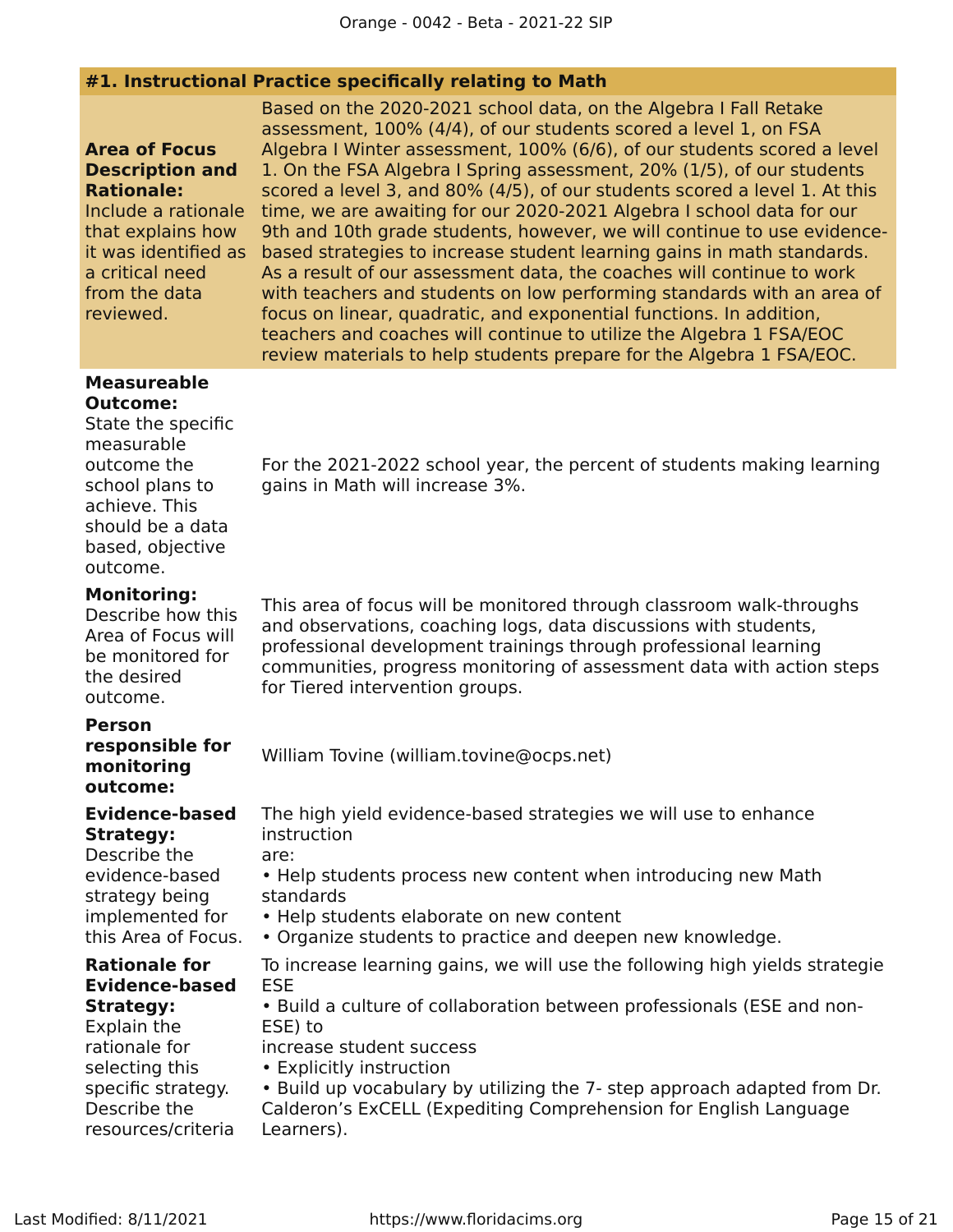- Activate or build background knowledge.
- Using sentence stems
- Use Pictures and Realia Manipulatives.

• Use Concept Maps and Graphic Organizers such as: Thinking Maps, Venn

diagrams, and T-Charts

- Use short simple sentences with clear articulation.
- Use gestures and facial expression.

used for selecting this strategy.

- Use Cooperative Learning and Collaborative Group Projects. ELL
- Frontload academic vocabulary by utilizing the 7- step approach adapted

from Dr. Calderon's ExCELL (Expediting Comprehension for English Language

Learners).

- Activate or build background knowledge.
- Use sentence frames to give students practice with academic language.
- Use Cooperative Learning Groups.

### **Action Steps to Implement:**

List the action steps that will be taken as part of this strategy to address the Area of Focus. Identify the person responsible for monitoring each step.

### **No action steps were entered for this area of focus**

| <b>Monitoring ESSA</b><br>Impact:<br>If this Area of |                                                                                                        |
|------------------------------------------------------|--------------------------------------------------------------------------------------------------------|
| Focus is not                                         | 1. Monitor quarterly progress monitoring assessments and common                                        |
| related to one or                                    | assessments.                                                                                           |
| more ESSA                                            | 2. Academic data will be collected and reviewed during weekly site                                     |
| subgroups, please                                    | meetings.                                                                                              |
| describe the                                         | 3. Conduct child study team meetings to track and monitor student                                      |
| process for                                          | attendance every 9                                                                                     |
| progress                                             | weeks.                                                                                                 |
| monitoring the                                       | 4. Collaboration with guidance counselors to monitor the course failure                                |
| impact of the Area                                   | rate.                                                                                                  |
| of Focus as it                                       | 5. Intervention groups will provide remediation and push in services with                              |
| relates to all ESSA                                  | math coaches.                                                                                          |
| subgroups not<br>meeting the 41%<br>threshold        | 6. Khan Academy SAT diagnostic results will be monitored and reviewed<br>to differentiate instruction. |
| according to the<br>Federal Index.                   |                                                                                                        |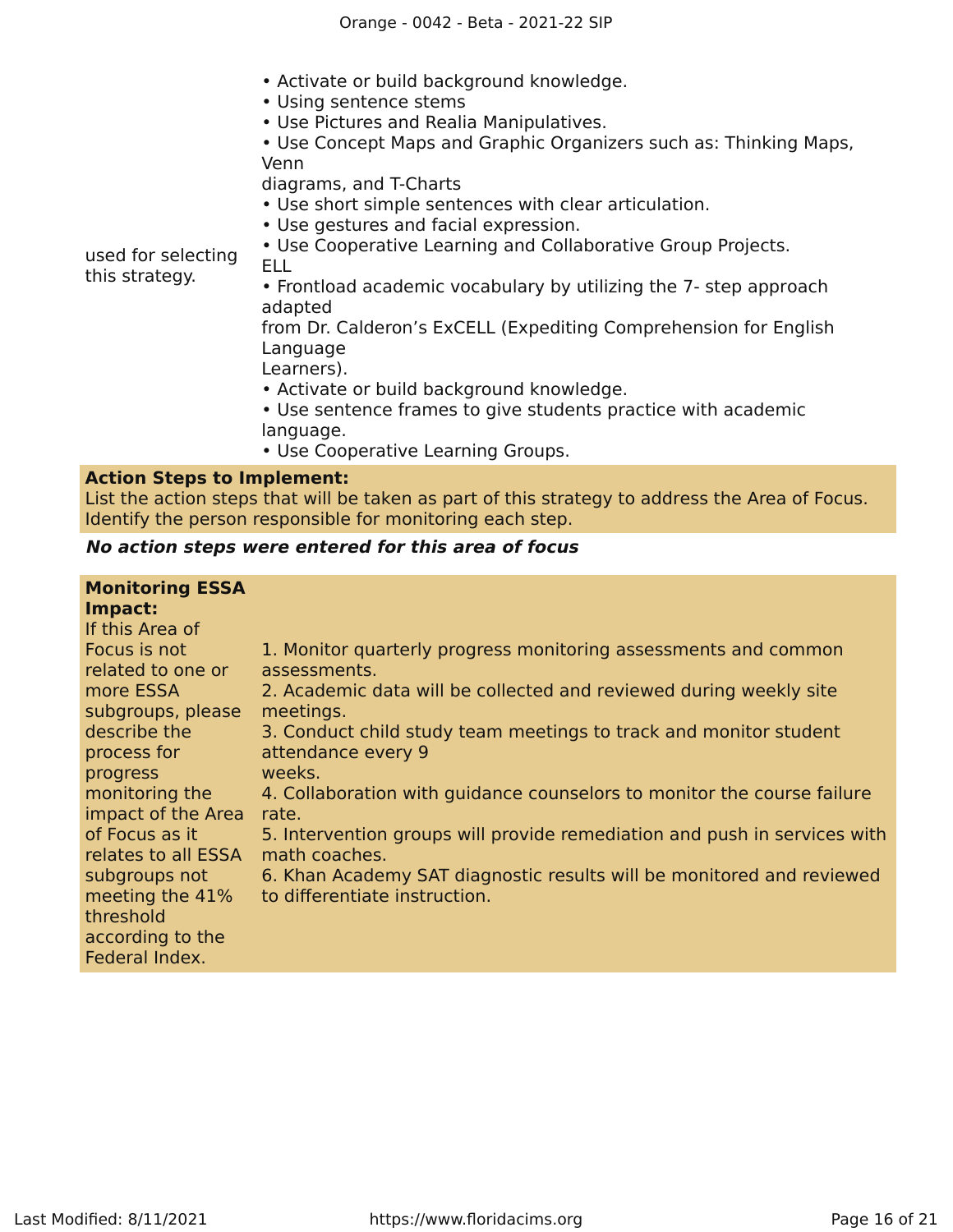### **#2. Instructional Practice specifically relating to ELA**

**Area of Focus Description and Rationale:** Include a rationale that explains how it was identified as a critical need from the data reviewed.

Based on the 2020-2021 school data, on the Fall FSA/ELA retake assessment, 10% (1/10), students scored a level 4,10% (1/10), students scored a level 3, 20% (2/10), students scored a level 2 and 60% (6/10) students scored a level 1. We do not have any Winter FSA/ELA retake data to report, however, on the FSA E/LA Spring assessment, 22% (2/9), of our students scored a level 3, 22% (2/9), of our students scored a level 2, and 55% (5/9), of our students scored a level 1. At this time, we are awaiting for our 2020-2021 FSA E/LA school data for our 9th and 10th grade students, however, we will use evidence-based strategies to increase student learning gains in English Language Arts standards. In addition, we will use progress monitoring assessment and common assessment data to create intervention groups that will assist with closing achievement gaps in English Language Arts. We will also create a strategic plan for best instructional practices to support increasing learning gains in English Language Arts.

For the 2021-2022 school year, the percent of students making learning

This area of focus will be monitored through classroom walk-throughs and observations, coaching logs, data discussions with students, professional

### **Measureable Outcome:**

# State the specific

measurable outcome the school plans to achieve. This should be a data based, objective outcome.

**Monitoring:**

### Describe how this Area of Focus will be monitored for the desired outcome.

development trainings through professional learning communities, progress monitoring of assessment data with action steps for Tiered intervention groups.

gains scoring on the E/LA, FSA will increase 3%.

**Person**

**responsible for monitoring outcome:**

### **Evidencebased**

**Strategy:** Describe the evidence-based strategy being implemented for this Area of Focus.

The high yield evidence-based strategies we will use to enhance instruction

are:

- Help students process new content when introducing new ELA standards
- Help students elaborate on new content

William Tovine (william.tovine@ocps.net)

• Organize students to practice and deepen new knowledge.

| The leadership team and coaches will attend the district professional  |
|------------------------------------------------------------------------|
| learning community trainings to assist teachers with evidence-based    |
| strategies and interventions to enhance instruction across curricula   |
| content. Administrators and coaches will conduct weekly classroom walk |
|                                                                        |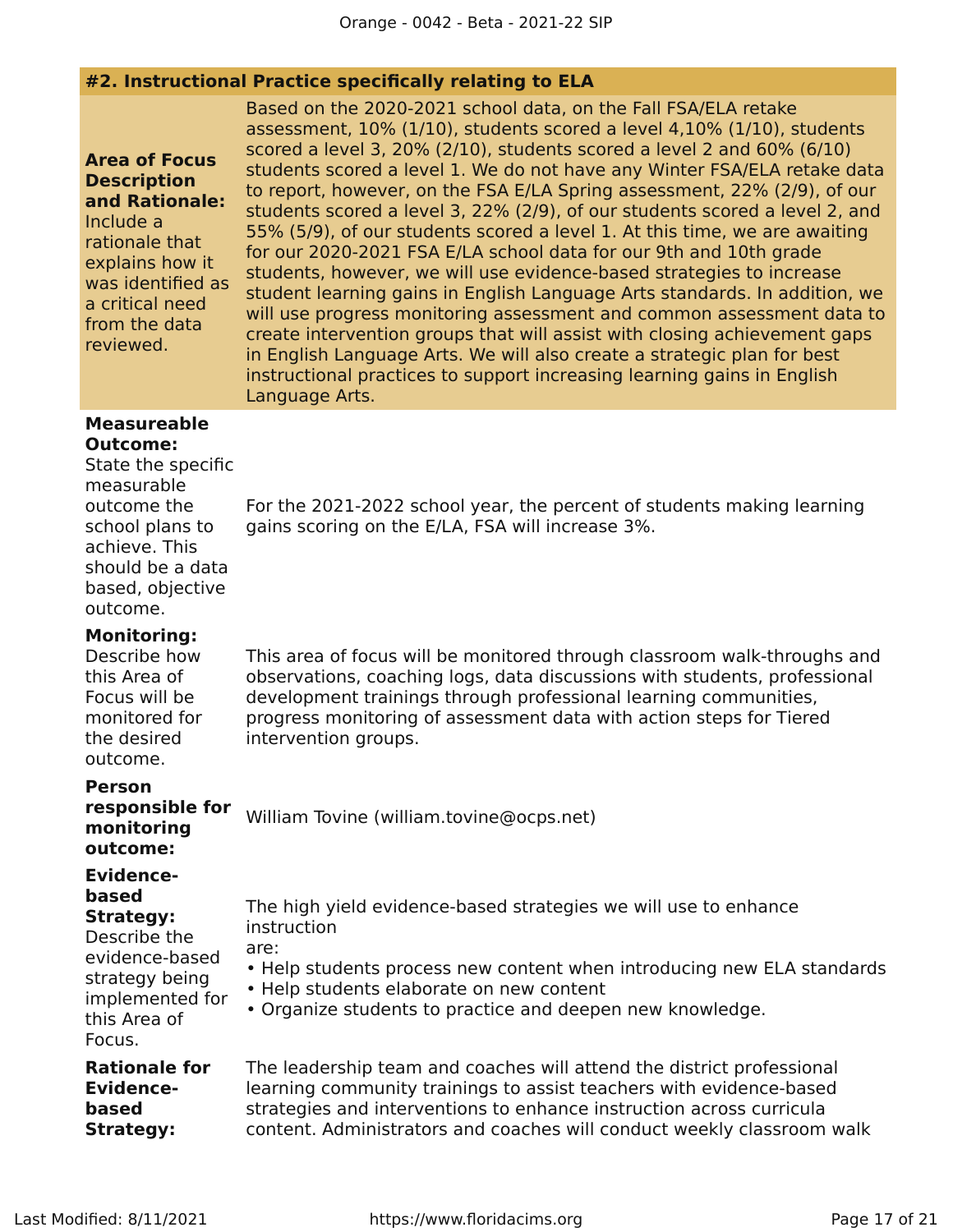throughs, provide actionable feedback to teachers and monitor student learning strengths and weaknesses. Teachers will address areas of concern utilizing progress monitoring and common assessment data. This will be evident with the use of classroom walkthroughs. Below are the high yields strategies will use to increase learning gains with ESE and ELL subgroups:

Explain the rationale for selecting this specific strategy. Describe the resources/ criteria used for selecting this strategy.

ESE

• Build a culture of collaboration between professionals to increase student success

• Explicitly teach students to maintain and generalize new learning across time and settings

• Develop and implement a system of teaching social behaviors ELL

- Activate or build background knowledge.
- Use sentence frames to give students practice with academic language.
- Use Concept Maps and Graphic Organizers

### **Action Steps to Implement:**

List the action steps that will be taken as part of this strategy to address the Area of Focus. Identify the person responsible for monitoring each step.

### **No action steps were entered for this area of focus**

| <b>Monitoring</b><br><b>ESSA Impact:</b><br>If this Area of<br>Focus is not<br>related to one or<br>more ESSA | 1. Increase proficiency in reading and responding to complex text-based<br>writing through<br>evidence-based writing across curricula.<br>2. Students will participate in weekly writing assignments related to<br>current events real world<br>experiences.<br>3. Students will cite evidence and analyze themes and author's choices. |
|---------------------------------------------------------------------------------------------------------------|-----------------------------------------------------------------------------------------------------------------------------------------------------------------------------------------------------------------------------------------------------------------------------------------------------------------------------------------|
| subgroups,                                                                                                    | 4. Monitor quarterly progress monitoring assessments and common                                                                                                                                                                                                                                                                         |
| please describe                                                                                               | assessments.                                                                                                                                                                                                                                                                                                                            |
| the process for                                                                                               | 5. Academic data will be collected and reviewed during weekly site                                                                                                                                                                                                                                                                      |
| progress                                                                                                      | meetings.                                                                                                                                                                                                                                                                                                                               |
| monitoring the                                                                                                | 6. Conduct child study team meetings to track and monitor student                                                                                                                                                                                                                                                                       |
| impact of the                                                                                                 | attendance every 9                                                                                                                                                                                                                                                                                                                      |
| Area of Focus as                                                                                              | weeks.                                                                                                                                                                                                                                                                                                                                  |
| it relates to all                                                                                             | 7. Collaboration with guidance counselors to monitor the course failure                                                                                                                                                                                                                                                                 |
| <b>ESSA subgroups</b>                                                                                         | rate.                                                                                                                                                                                                                                                                                                                                   |
| not meeting the                                                                                               | 8. Intervention groups will provide remediation and push in services with                                                                                                                                                                                                                                                               |
| 41% threshold                                                                                                 | math coaches.                                                                                                                                                                                                                                                                                                                           |
| according to the<br>Federal Index.                                                                            | 9. Khan Academy SAT diagnostic results will be monitored and reviewed to<br>differentiate<br>instruction.                                                                                                                                                                                                                               |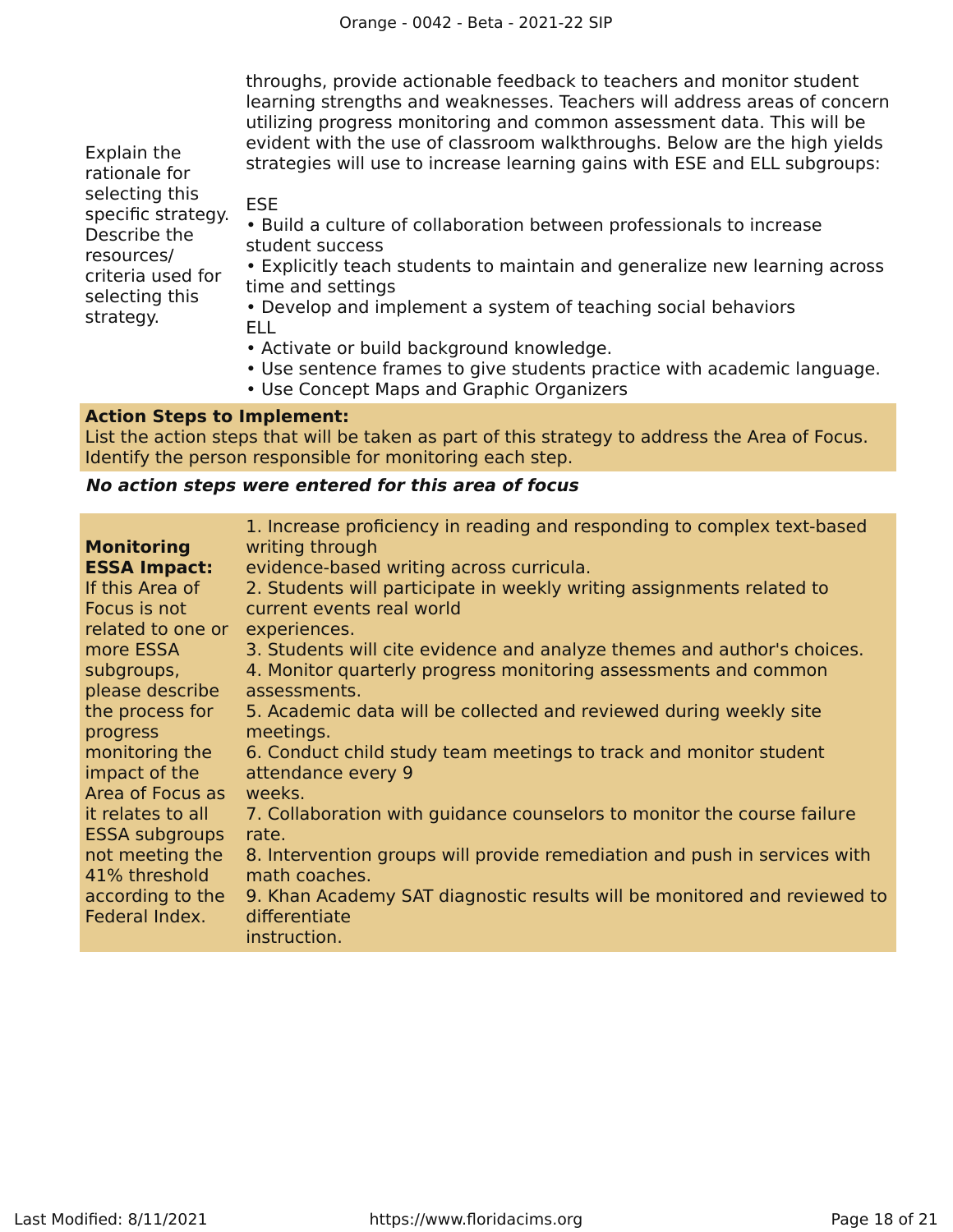# **#3. Culture & Environment specifically relating to Social Emotional Learning**

| <b>Area of Focus Description</b><br>and Rationale:<br>Include a rationale that explains<br>how it was identified as a<br>critical need from the data<br>reviewed.                           | According to the 2019-2020 Panorama social emotional<br>learning survey, 64% of the students at BETA reported they<br>were able to manage their emotions, thoughts and<br>behaviors. Unfortunately, we do not have student sel data<br>for the 2020-2021, however, we will continue to focus on<br>increasing student awareness in social and emotional<br>learning in the competency of Self-Management.                                                                                                |  |  |  |
|---------------------------------------------------------------------------------------------------------------------------------------------------------------------------------------------|----------------------------------------------------------------------------------------------------------------------------------------------------------------------------------------------------------------------------------------------------------------------------------------------------------------------------------------------------------------------------------------------------------------------------------------------------------------------------------------------------------|--|--|--|
| <b>Measureable Outcome:</b><br>State the specific measurable<br>outcome the school plans to<br>achieve. This should be a data<br>based, objective outcome.                                  | By the end of 2021-2022, BETA students will reflect a 3%<br>increase from 64% to 67% in the competency of Self-<br>Management.                                                                                                                                                                                                                                                                                                                                                                           |  |  |  |
| <b>Monitoring:</b><br>Describe how this Area of Focus<br>will be monitored for the<br>desired outcome.                                                                                      | This area of focus will be monitored through classroom<br>walk-throughs and observations, coaching logs, data<br>discussions with students, professional development<br>trainings with our Social and Emotional Leadership (SEL)<br>team with a focus on Social and Emotional Learning<br>Strategies, professional development trainings and support<br>from Guidance Counselors and ESE team leads with an<br>intense focus on students in need of SEL support                                          |  |  |  |
| <b>Person responsible for</b><br>monitoring outcome:                                                                                                                                        | William Tovine (william.tovine@ocps.net)                                                                                                                                                                                                                                                                                                                                                                                                                                                                 |  |  |  |
| <b>Evidence-based Strategy:</b><br>Describe the evidence-based<br>strategy being implemented for<br>this Area of Focus.                                                                     | We will use distributive leadership and social and emotional<br>learning to strengthen team dynamics and collaboration in<br>order to build academic expertise with all students.                                                                                                                                                                                                                                                                                                                        |  |  |  |
| <b>Rationale for Evidence-</b><br>based Strategy:<br>Explain the rationale for<br>selecting this specific strategy.<br>Describe the resources/criteria<br>used for selecting this strategy. | In order to achieve large-scale and sustainable<br>improvement, it is necessary to invest in the collective<br>capacity of a school building. To create a culture of social<br>and emotional learning with adults and students, it is<br>critical to harness the professional skills and leadership<br>capabilities of everyone in the school. Through a<br>distributive leadership model, our school will strengthen<br>the team dynamics necessary to collectively support<br>positive organizational. |  |  |  |
| <b>Action Steps to Implement:</b>                                                                                                                                                           | List the action steps that will be taken as part of this strategy to address the Area of Focus.                                                                                                                                                                                                                                                                                                                                                                                                          |  |  |  |
| Identify the person responsible for monitoring each step.<br>No action stans were entered for this area of focus                                                                            |                                                                                                                                                                                                                                                                                                                                                                                                                                                                                                          |  |  |  |

# **Non steps were entered for this are**

| <b>Monitoring ESSA Impact:</b><br>If this Area of Focus is not<br>related to one or more ESSA<br>subgroups, please describe the<br>process for progress monitoring<br>the impact of the Area of Focus<br>as it relates to all ESSA<br>subgroups not meeting the 41% | * Understand how social and emotional learning is<br>connected to instructional strategies<br>* Establish a common language to support a culture of<br>social and emotional learning at your<br>school with<br>adults and students<br>* Use a process to examine the current school climate and<br>culture<br>* Determine relevant strategies to strengthen team |
|---------------------------------------------------------------------------------------------------------------------------------------------------------------------------------------------------------------------------------------------------------------------|------------------------------------------------------------------------------------------------------------------------------------------------------------------------------------------------------------------------------------------------------------------------------------------------------------------------------------------------------------------|
|---------------------------------------------------------------------------------------------------------------------------------------------------------------------------------------------------------------------------------------------------------------------|------------------------------------------------------------------------------------------------------------------------------------------------------------------------------------------------------------------------------------------------------------------------------------------------------------------------------------------------------------------|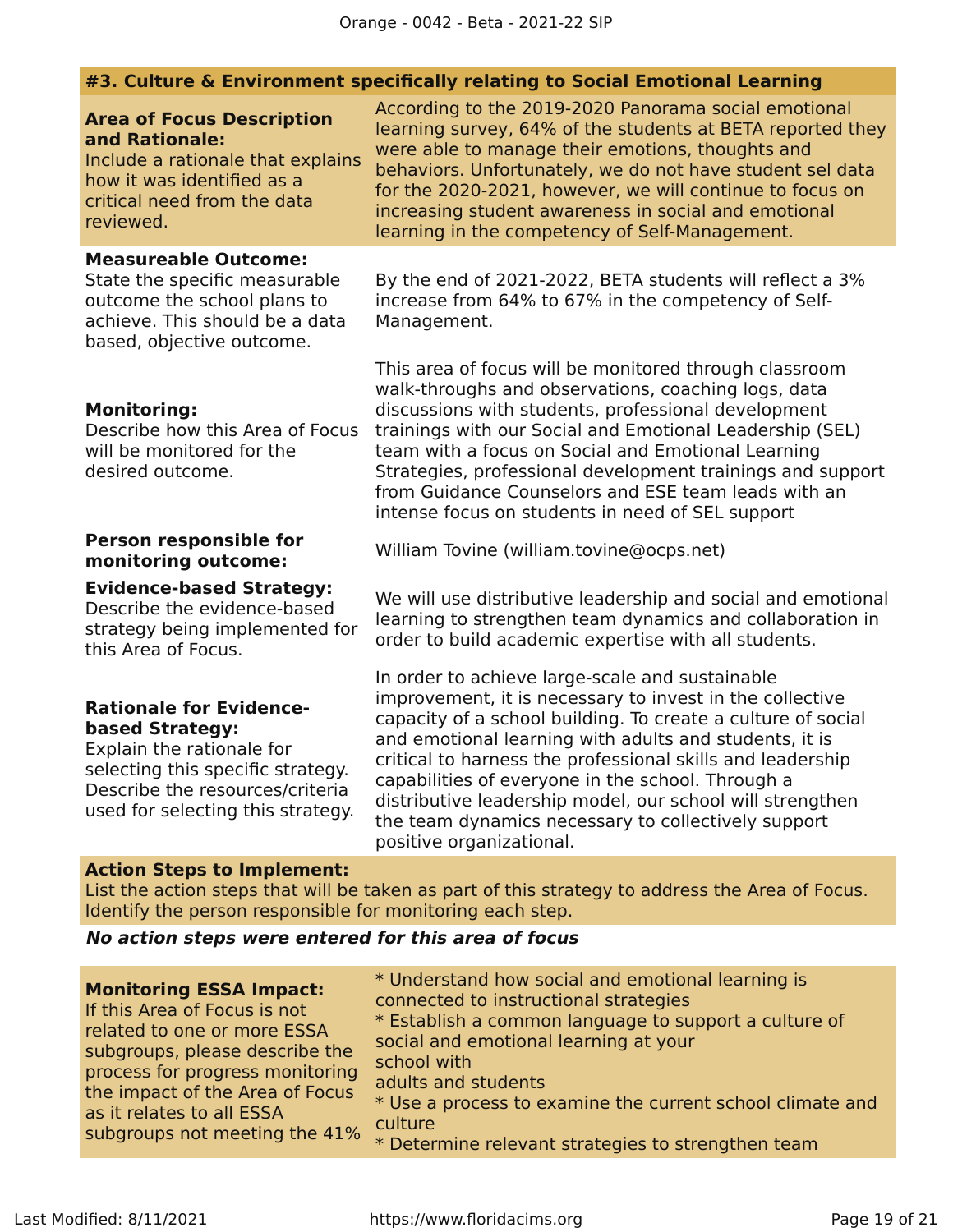| threshold according to the<br>Federal Index. | dynamics and collaboration across the<br>school<br>* Implement strategies for social and emotional learning<br>with adults and students to<br>positively impact school<br>climate and culture<br>* Understand the connections between social and<br>emotional learning and instructional<br>strategies<br>* Use cycles of professional learning that integrate<br>academics and social and emotional<br>learning<br>* Monitor, measure, and modify cycles of professional<br>learning that support data-based<br>instructional decisions<br>that enhance school improvement efforts. |
|----------------------------------------------|--------------------------------------------------------------------------------------------------------------------------------------------------------------------------------------------------------------------------------------------------------------------------------------------------------------------------------------------------------------------------------------------------------------------------------------------------------------------------------------------------------------------------------------------------------------------------------------|
|                                              |                                                                                                                                                                                                                                                                                                                                                                                                                                                                                                                                                                                      |

# **Part IV: Positive Culture & Environment**

<span id="page-19-0"></span>A positive school culture and environment reflects: a supportive and fulfilling environment, learning conditions that meet the needs of all students, people who are sure of their roles and relationships in student learning, and a culture that values trust, respect and high expectations. Consulting with various stakeholder groups to employ school improvement strategies that impact the positive school culture and environment are critical. Stakeholder groups more proximal to the school include teachers, students, and families of students, volunteers, and school board members. Broad stakeholder groups include early childhood providers, community colleges and universities, social services, and business partners.

Stakeholders play a key role in school performance and addressing equity. Consulting various stakeholder groups is critical in formulating a statement of vision, mission, values, goals, and employing school improvement strategies.

### **Describe how the school addresses building a positive school culture and environment.**

In order to establish a positive school culture and climate, all schools engage in ongoing, district-wide professional learning on leveraging social and emotional learning as well as leadership for student success. Through a distributive leadership model, schools use social and emotional learning to strengthen team dynamics and collaboration in order to build academic expertise in all students. Through this professional learning, schools across the district use the CASEL Core Competencies as a common language to support a positive culture of social and emotional learning and connect cognitive and conative strategies to support student success.

**Identify the stakeholders and their role in promoting a positive culture and environment at the school.**